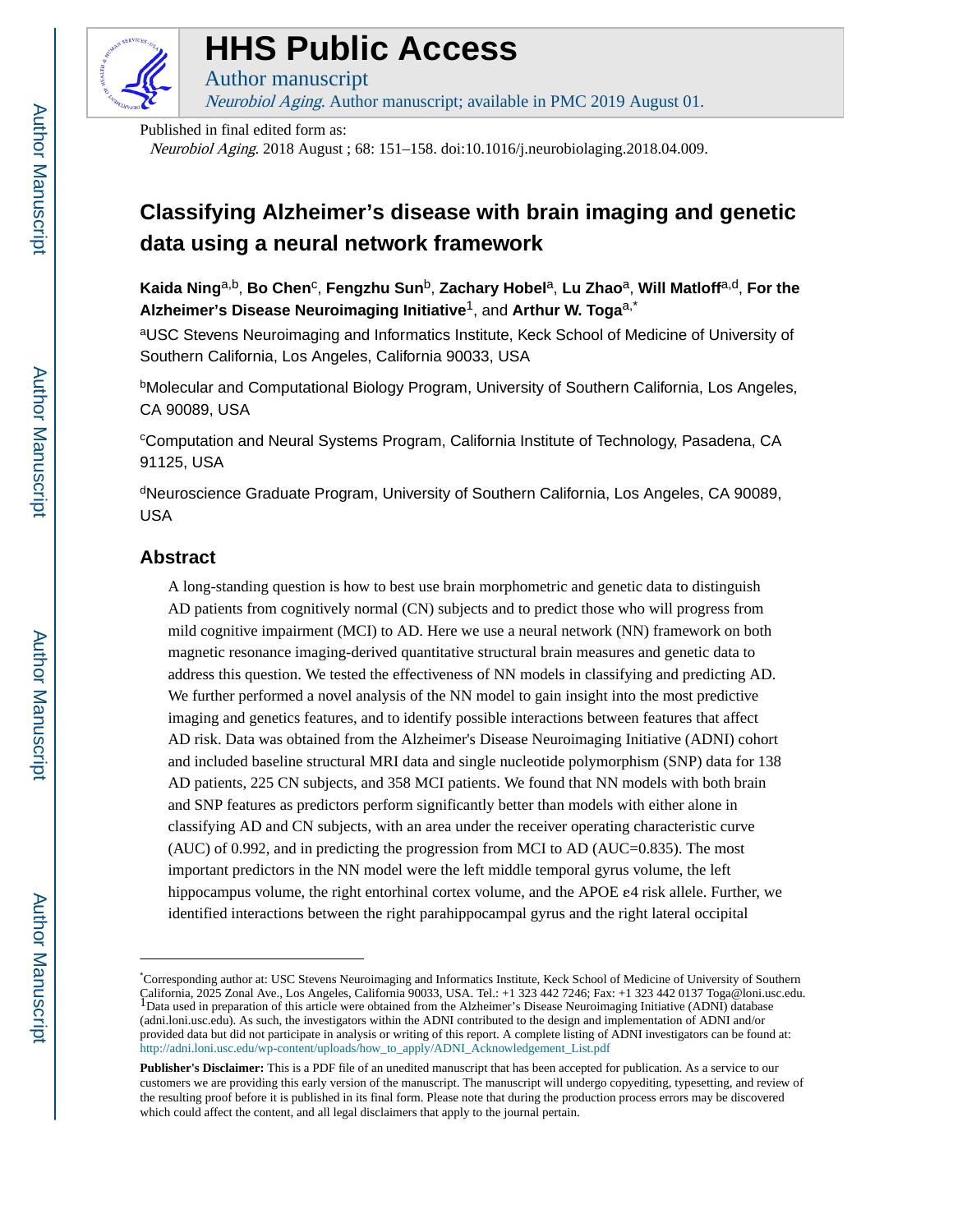gyrus, the right banks of the superior temporal sulcus and the left posterior cingulate, and SNP rs10838725 and the left lateral occipital gyrus. Our work shows the ability of NN models to not only classify and predict AD occurrence, but also to identify important AD risk factors and interactions among them.

#### **Keywords**

Alzheimer's disease; Mild cognitive impairment; Brain imaging; Genetics; Neural network; Understanding neural network

# **1. Introduction**

Alzheimer disease (AD) is characterized by specific brain structural changes and genetic risk factors (Lambert et al., 2013; Weiner et al., 2015; Weiner et al., 2013). Measurements of structural changes based on brain magnetic resonance imaging (MRI) scans have previously been used to classify AD patients versus cognitively normal (CN) subjects and to predict the risk of progression from mild cognitive impairment (MCI) to AD. Statistical classification models, such as support vector machines (Aguilar et al., 2013; Da et al., 2014; Davatzikos et al., 2011; Davatzikos et al., 2009; Orru et al., 2012; Wolz et al., 2011), linear discriminant analysis (Eskildsen et al., 2015; Wolz et al., 2011), and regression models (Desikan et al., 2009; Liu et al., 2013; Young et al., 2013), etc., have been successfully trained for that. On the other hand, AD risk is also affected by genetic variants an individual carries, which can be measured accurately from birth (Lambert et al., 2013). Previous studies have also used genome-wide genetic information alone to predict AD occurrence with a logistic regression (LR) model (Ebbert et al., 2014; Escott-Price et al., 2015). With the growing availability of data that includes both brain imaging and genetic data for AD and CN subjects, researchers have combined the structural imaging data and genetic data for these AD classification and prediction tasks (Da et al., 2014; Kong et al., 2015; Zhang et al., 2014). Existing studies in AD classification and prediction have relied on statistical models that primarily include additive effects of the included structural imaging and genetic features. However, the estimation of AD risk may be more accurate if interactions among brain and genetic features are also included in these models (Delbeuck et al., 2003; Ebbert et al., 2014; Montembeault et al., 2016). To the best of our knowledge, no research study has systematically investigated these interactions while building statistical models for classifying AD subjects.

To capture the joint effects of brain and genetic features in AD risks as well as the interactions among them, we chose neural network (NN) as our modeling tool (Hinton and Salakhutdinov, 2006). NNs have led to critical breakthroughs in modern artificial intelligence problems such as visual recognition and speech recognition (Hinton and Salakhutdinov, 2006; Krizhevsky et al., 2012; LeCun et al., 2015; Silver et al., 2016). Critical to their success is the NN's ability to extract complex interactions from data through transformation functions in the layers of nodes connected within the NNs (Gunther et al., 2009; LeCun et al., 2015). For this reason, NNs are well suited for investigating diseases with multifactorial pathophysiology and etiology, like AD, especially as datasets of neuroimaging and genetic data grow in volume.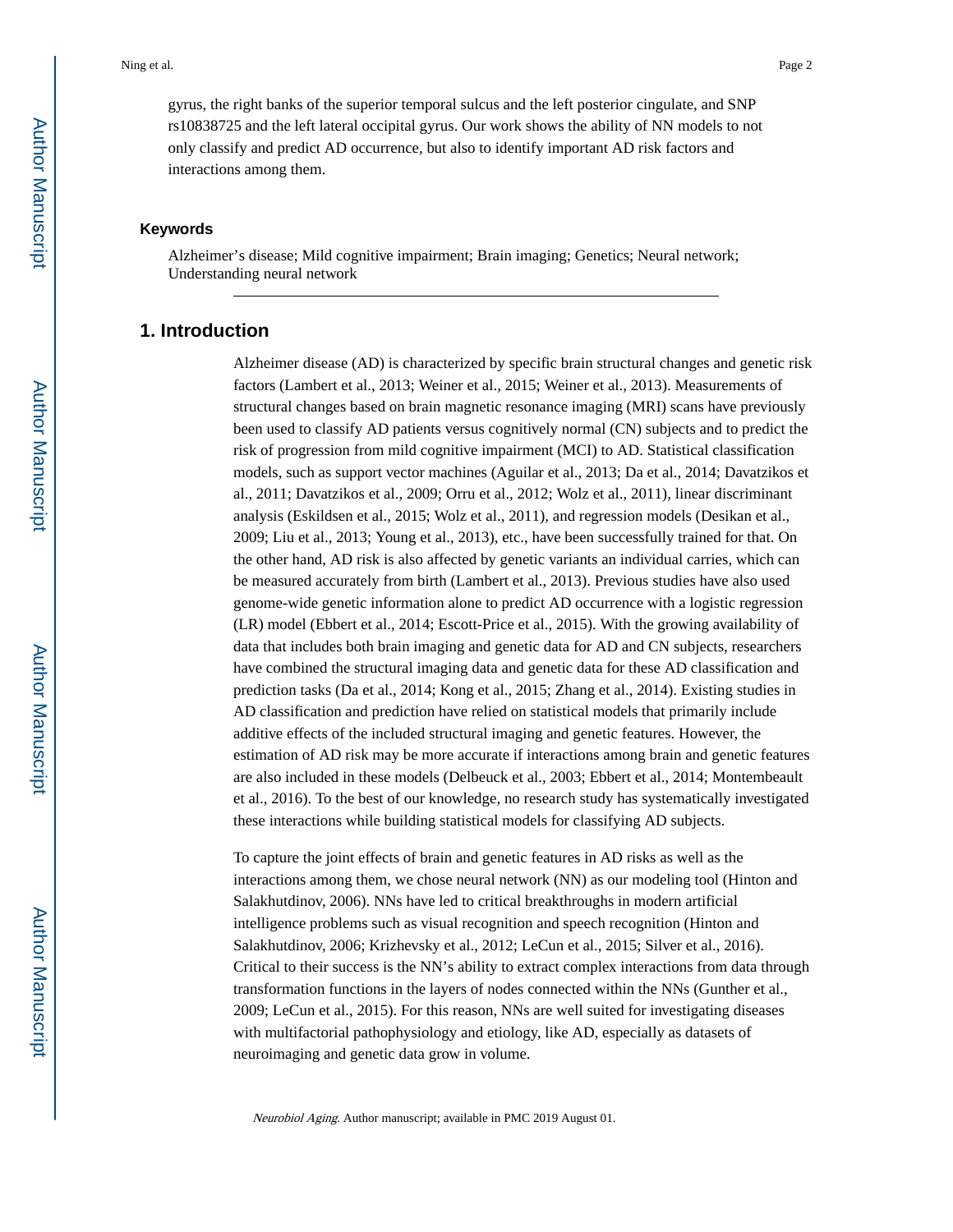While NN models have been exceptionally successful at making predictions, they are typically applied as "black-box" tools and not used to reveal the reasoning behind the decisions. As a result, although NNs have been applied to predict AD risks (Aguilar et al., 2013; Sankari and Adeli, 2011), the important brain and genetic features and their interactions captured by the models remain elusive. Recent advances in methods for interpretation of NN models allow researchers to identify these salient and interacting features(Ribeiro et al., 2016; Sundararajan et al., 2017; Tsang et al., 2017; Zeiler and Fergus, 2014). We take advantage of similar methods to not only train a NN model for AD classification, but also to investigate this model to identify the important predictors and interactions in the model.

In this study, we trained NN models using structural MRI and genetic data from the Alzheimer's Disease Neuroimaging Initiative (ADNI) AD patients and CN subjects. We then applied the trained models to MCI patients for predicting the risk of progression to AD and assessed the performance of the models. We then further investigated the trained NN model to identify important features and interactions among these features.

# **2. Materials and Methods**

#### **2.1. Description of ADNI subjects in the study**

We used brain imaging and genetic data from the Alzheimer's Disease Neuroimaging Initiative (ADNI) database ([http://adni.loni.usc.edu\)](http://adni.loni.usc.edu), a large dataset established in 2004 to measure the progression of healthy and cognitively impaired participants with brain scans, biological markers, and neuropsychological assessments (Petersen et al., 2010). A goal of ADNI has been to test whether serial magnetic resonance imaging (MRI), positron emission tomography (PET), other biological markers, and clinical and neuropsychological assessment can be combined to measure the progression of mild cognitive impairment (MCI) and early Alzheimer's disease (AD).

In total, 138 AD patients, 225 CN subjects, and 358 MCI patients who had qualitycontrolled quantitative brain structural data and genetic data were included. AD subjects were included if they maintained AD diagnosis throughout their follow-ups. Similarly, healthy control subjects were included if they maintained healthy control diagnosis throughout their follow-ups. We did not require 24 months of follow-up for the AD and healthy control subjects. Only MCI subjects who stayed as MCI or progressed to AD were considered. MCI subjects who reverted to a healthy control diagnosis were excluded. Among the 358 MCI patients, 166 progressed from MCI to AD during follow-up; 192 did not progress during at least 24 months of follow-up. Demographic information of the subjects used in our study is summarized in Table 1.

#### **2.2. MRI brain imaging data and genotype data**

Baseline imaging data was obtained using 1.5T or 3T MRI. Cortical reconstruction and volumetric segmentation was performed using FreeSurfer (Fischl, 2012; Miriam Hartig, 2014) and obtained from the ADNI database. Subjects who had good overall segmentation and passed a visual quality control process were used in our analyses. Based on prior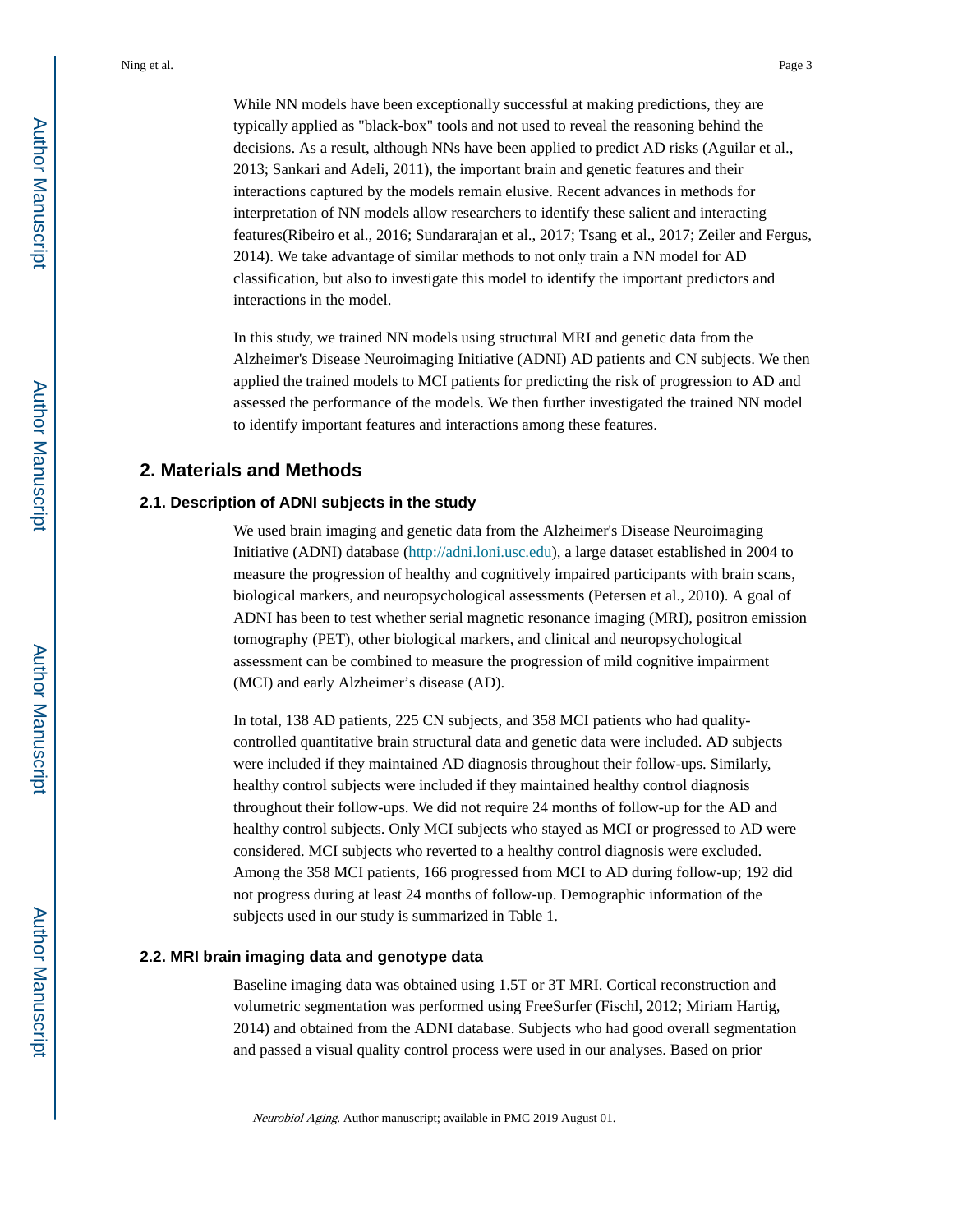knowledge of brain regions affected by AD(Weiner et al., 2015; Weiner et al., 2013), we included volume measurements for the following 16 regions as potential predictors in our models: hippocampus, entorhinal cortex, parahippocampal gyrus, superior temporal gyrus, middle temporal gyrus, inferior temporal gyrus, amygdala, precuneus, inferior lateral ventricle, fusiform, posterior cingulate, superior parietal lobe, inferior parietal lobe, caudate, banks of superior temporal sulcus, lateral occipital gyrus.

ADNI subjects were genotyped on three different platforms (i.e., Illumina Human 610- Quad, Illumina Human Omni Express and Illumina Omni 2.5M). We merged the genotype data from the three platforms. Quality control ensured that 1) all subjects were of European ancestry and had genotyping rate greater than 0.95; 2) all SNPs had missing rate less than 0.05 and passed Hardy-Weinberg exact test (i.e., p-value  $\ge$  1E-6). We further extracted the genotype of APOE ε4 risk allele and 19 SNPs reported to be significantly associated with AD in a previous genome-wide association study (Lambert et al., 2013). Missing genotypes of AD-associated SNPs were imputed with IMPUTE2 using 1000 genome as reference panel (Howie et al., 2011; Howie et al., 2009).

#### **2.3. Neural network and logistic regression models**

We trained NN and LR models to classify AD versus healthy control subjects given brain and SNP features as predictors. After training the models, we applied them to MCI subjects to predict each MCI subject's risk of progression to AD.

A LR model assumes that each predictor contributes additively to the subject's log odds of AD, (see Equation 1).

$$
log\frac{p}{1-p} = \beta_0 + \sum_{i=0}^{m} \beta_i x_i \quad (1)
$$

Here p is the probability that a subject has disease;  $\beta_0$  is a bias term;  $\beta_i$  is the weight of input feature  $x_i$ , reflecting the strength and directionality of  $x_i$  in affecting p, and m is the number of input features.

A NN is a network whose nodes (or "artificial neurons") encode information with their activation level (a real-valued number). We will refrain from referring to these nodes as artificial neurons to avoid confusion with biological neurons. In a NN, nodes are organized in multiple layers: an input layer, one or more hidden layers and an output layer. Nodes in the input layer represent the brain and SNP features as predictors, nodes in the second and third layers allow interactions among the predictors in the first layer, and the output layer contains a single node that represents the disease risk (Figure 1).

More specifically, in a NN with L layers, let  $h_i^l$  denote the activation level of a node j in the l- $\frac{1}{2}$  denote the activation level of a node j in the lth hidden layer, and  $m_l$  denote the number of hidden units in this layer. We overload this notation to use  $h_i^0$  to represent the input features  $x_i$ . Each hidden unit activation is computed as the weighted sum of the nodes' activations from the layer below followed by a non-linear transformation function  $f(x)$  (see Equation 2).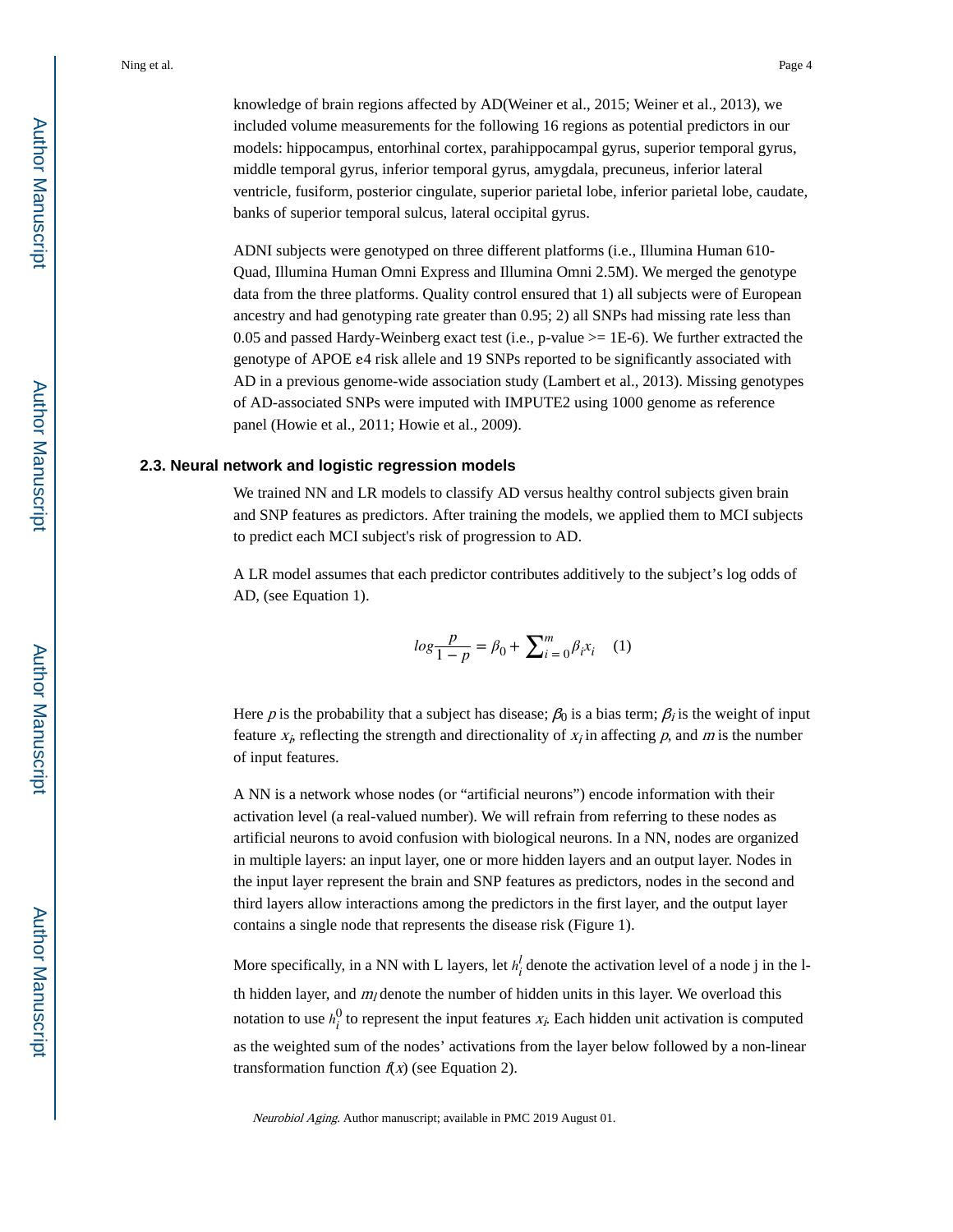$$
h_j^l = f\left(b_j^l + \sum_{i=1}^{m_l-1} h_i^{l-1} w_{ij}^l\right), l = 1, ..., L - 1 \quad (2)
$$

Here  $w_{ij}^l$  is the weight of the connection from  $h_i^{l-1}$ , the *i*  $\binom{l}{ij}$ ,  $l = 1, ..., L - 1$  (2)<br> *l* − <sup>1</sup>, the *i* -th node in layer l-1, to *h*<sup>1</sup><sub>j</sub>, the (*j* -th<br>
the overall activation level for node *j*. The  $j<sup>2</sup>$ , the  $(j - \ln \frac{1}{2})$  $\frac{l}{i}$ , the (*j*-th node in layer l.  $b_j^l$  is a bias term that regulates the overall activation level  $l_i$  is a bias term that regulates the overall activation level for node *j*. The non-linear function f in our model is the rectified linear function (ReLU):  $f(x) = max(0, x)$ .

In the output layer, the NN predicts the log odds of AD using a weighted sum of the hidden layer features, (see Equation 3)

$$
log\frac{p}{1-p} = b^L + \sum_{i=1}^{m_{L-1}} h_i^{L-1} w_i^L \quad (3)
$$

where  $b^L$  and  $w_i^L$  are the corresponding bias and weights for the output layer. The weights and biases for all layers are learned from the training data (LeCun et al., 2015).

Contrasting Equation 3 with Equation 1, we see that the last layer of a NN is identical to a LR model except that the "features" are replaced with hidden activations at layer L-1, which are highly nonlinear functions of the input.

**2.3.1. Shortcut connections—**We additionally employ shortcut connections that connect all nodes in the input layer directly to the output layer (He et al., 2015; Ripley, 1996). This connectivity structure can be considered as a hybrid between LR and NN, which allows our network to not waste resources modeling additive effects in the input features and reserve the NN for complex interactions only. To prevent over-fitting we used L1 regularization on the weights and early stopping for both NN and LR models (Tibshirani, 1996). We trained both NN and LR models using MatConvNet package (Vedaldi and Lenc, 2015) with identical training protocols, which allowed fair comparison of the two models.

#### **2.4. Procedures for model training and testing**

**2.4.1. Predictors in the models—**We included brain and genetic features described in section 2.2 as predictors in the models. We adjusted for age, gender, education and first three principal components derived from the genetic data by including them as predictors. All predictors were normalized to have a mean of zero and a variance of 1 across subjects.

**2.4.2. Random sampling and model training—**We used a random selection of 80% of the AD and healthy control subjects for training models, and 20% of the remaining subjects for internal validation (i.e., for selecting the number of training iterations of NN and LR models). This random selection of samples was repeated 100 times for each model in order to take into account variations in the data. After training the models, we applied them to the MCI subjects to test their ability to predict progression to AD.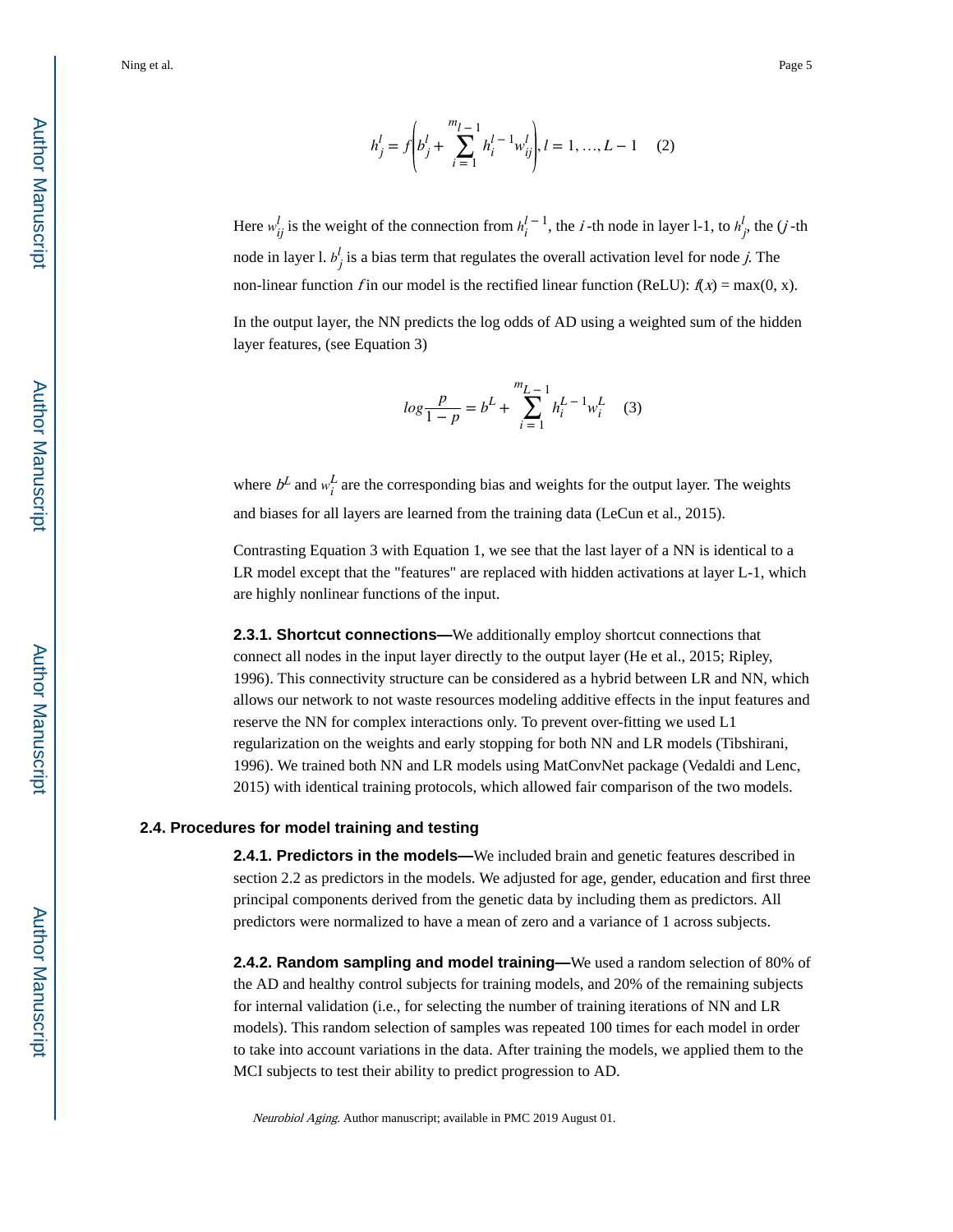include learning rate (ranging from 1E-3 to 1E-1) and weight decay (ranging from 1E-5 to 1). We also explored the number of hidden nodes in the two hidden layers for NN model (ranging from 2, 4, 8, up to 64 nodes in each layer). In total, we assessed 100 NN models with different hyper-parameter combinations, where the hyper-parameters were randomly selected from the afore-mentioned ranges. For each NN model with a specific hyperparameter combination, we trained a corresponding LR model with the same learning rate and weight decay parameter values. Therefore, we trained 100 NN models, along with their corresponding LR models, where each model was trained and validated using 100 sets of randomly selected AD and healthy control subjects.

**2.4.4. Model evaluation—**Accuracy of models was evaluated using receiver operating characteristic curve (ROC). Since a model with a specific hyper parameter combination was trained and validated using data of 100 subsets of random AD and healthy control subjects, 100 "sub-models" (i.e., each sub-model has its own estimations of the weight parameters) were obtained for that model. Thus, we used median area under the ROC curve (AUC) of these 100 sub-models to represent a model's accuracy when applying it to the internal validation data and the testing data.

### **2.5. Identifying important brain and SNP features**

After training the NN models where both brain and SNP features were used as predictors, we assessed the NN model with the highest accuracy in the testing data and identified brain and SNP features that were important in the model. Within a trained NN model, the importance of a feature is estimated with partial derivatives method (Gevrey et al., 2003): for each predictor  $x_i$ , we took the derivative of the predicted log likelihood ratio of a subject s having AD with respect to  $x_i$  and then averaged the derivative over all subjects: the importance score of  $x_i = E_s$ ∂  $log(p_s/(1-p_s))$  $\frac{\partial s}{\partial x_i}$ , where  $p_s$  is the predicted AD risk of subject *s*.

The importance score is computed over all 100 rounds of the best-performance model, and the magnitude of the median score is used to represent the importance of predictor  $x_i$ .

The same definition of importance predictors could be applied to the LR models. For LR models whose log likelihood ratio is given by Equation (1), the importance score of  $x_i$ evaluates to  $\beta_i$ . In other words, the importance of a feature is given by the corresponding regression coefficient. This is consistent with how LR has been used to assess predictor importance. We also note that since the predictors were normalized to have mean of zero and variance of 1, the importance score of the predictors we report is not dependent on scale and is comparable to each other.

#### **2.6. Identifying interactions among features**

We identified pairwise interactions among brain and SNP features by investigating the bestperforming NN and LR models on the test set. Within a trained model, the pair-wise  $\partial^2 log(p_s/(1-p_s))$ 

interaction between features  $x_i$  and  $x_j$  is defined as  $I_{ij} = E_s$  $\frac{\partial^2 s}{\partial x_i \partial x_j}$ , where  $p_s$  is the

predicted probability that subject s has AD. Note that for LR, the interaction above has a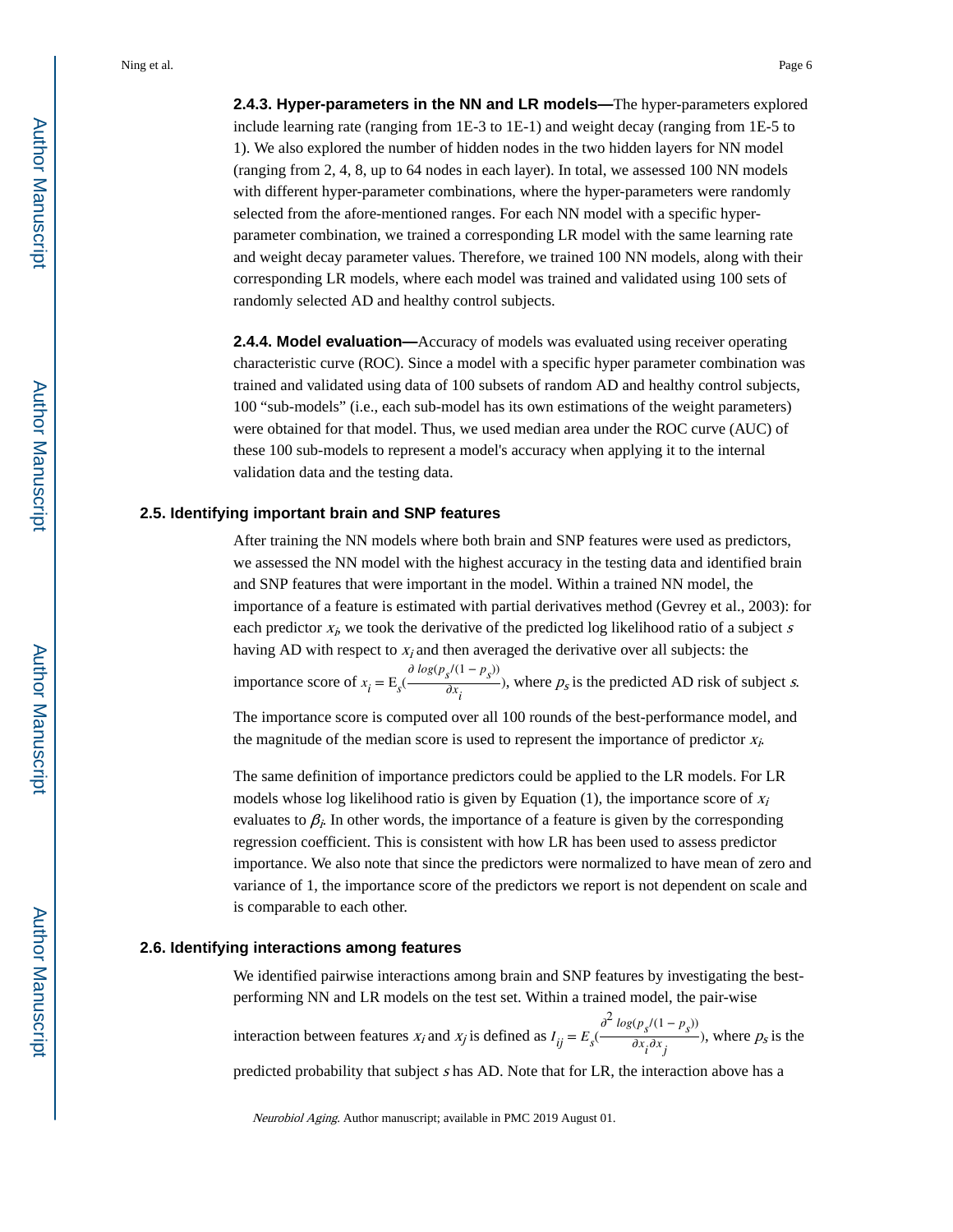closed-form solution, which is  $I_{ij} = 0$  for all  $x_i$  and  $x_j$ . This serves as a sanity check that LR does not model pair-wise interactions among its predictors.

For NNs,  $I_{ij}$  does not admit a closed-form solution and must be computed numerically, which may introduce estimation errors. Leveraging the fact that the theoretical interaction scores for LR models are always 0, we apply the same numerical procedure to estimate the interaction scores for both NN and LR models, and quantify the significance of an interaction in NN by testing how significantly its score differs from the corresponding score in a LR model. In particular, we calculated pair-wise interactions in the 100 NN sub-models of the best-performing NN model. We also calculated pair-wise interactions in the LR model that had the same hyper-parameters as the best-performing NN model. For a given pair of features, we compared their interaction in the 100 NN sub-models and in the 100 LR submodels using Wilcoxon test, then reported the interaction strength as −log(p-value).

# **3. Results**

#### **3.1. Models' performance in classifying AD and in predicting progression from MCI to AD**

Models that included both brain morphometric and genetic data performed significantly better than those that included either alone. Our analyses showed that when both brain and SNP features were included as predictors, the 100 sub-models of the best-performing NN model had a median AUC of 0.835 in predicting MCI progression. When only SNP features or brain features were used as predictors, the best-performing NN model had a median AUC of 0.689 and 0.820, respectively. Performance of the 100 NN sub-models with both brain and SNP features as predictors were significantly higher than that of the 100 NN sub-models with only SNP features or only brain features as predictors (t-test p-value <2E-16 for both comparisons).

Further, the best-performing NN model had a moderately, significantly higher AUC than the best-performing LR model where both brain and SNP features were included as predictors (the 100 sub-models of the best-performing LR model had a median AUC of 0.824 in predicting MCI progression; t-test p-value <2E-16), indicating that NN captured interactions among brain and SNP features which improved the model's performance. Figure 2 shows the AUC of the 100 sub-models of the best-performing NN and LR models where only SNP features or only brain features were used as predictors and where both features were used as predictors. We also note that random sampling of the training and validation data affected the models' performance: the 100 sub-models of the best NN model had an AUC between 0.811 and 0.846 in predicting MCI progression.

Both NN and LR models had high accuracy in classifying AD and CN subjects. According to the internal validation data, the best-performing NN model with both brain and SNP predictors had a median AUC of 0.948 while the best-performing LR model with both brain and SNP predictors had a median AUC of 0.945.

#### **3.2. Important brain and SNP features used by NN model**

Examination of the NN model with the highest AUC in the testing data revealed brain and SNP features that were important in the model. The volume of the left middle temporal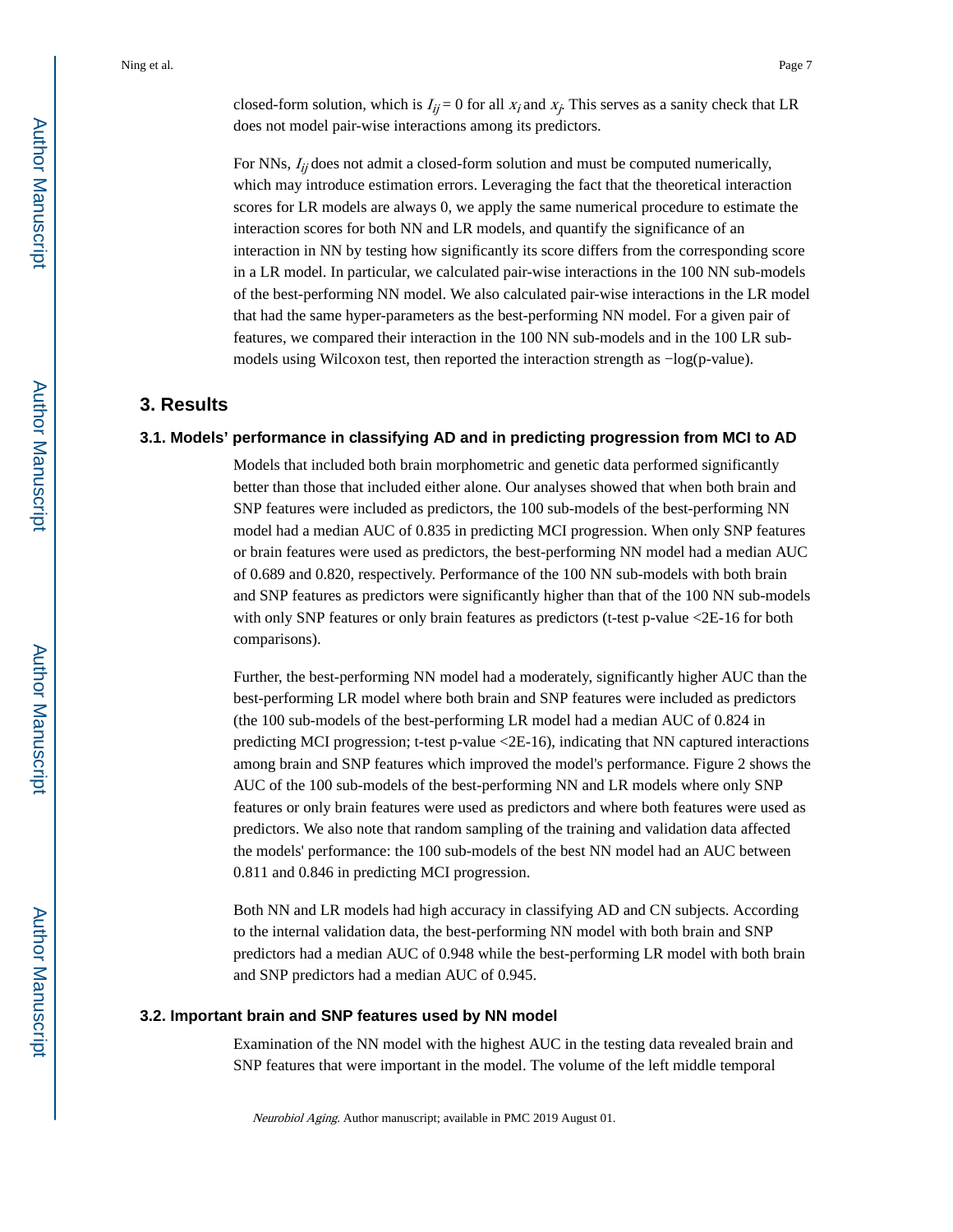gyrus, the left hippocampus, the right entorhinal cortex, the left inferior lateral ventricle and the right inferior parietal lobe were the five most important brain features in the model (i.e., these features had the largest absolute weights). As for genetic features, the APOE ε4 risk allele dosage, a major AD genetic risk factor (Lambert et al., 2013; Saunders et al., 1993), had the highest weight in the NN model. Other genetic features did not have weight as large as the aforementioned features. Table 2 lists the weight of the 5 most important brain and genetic features in the best-performing NN model. Supplementary Table 1 lists the weight of all the brain and genetic features in the best-performing NN model.

#### **3.3. Interactions among brain and genetic features captured by NN model**

Our analyses of interactions within the best-performing NN model revealed that both brain and genetic features were involved in strong interactions. For example, the strongest interaction captured by NN model was between the right parahippocampal gyrus and the right lateral occipital gyrus. The second strongest interaction was between the right banks of the superior temporal sulcus and the left posterior cingulate. The interaction between the SNP rs10838725 and the left lateral occipital gyrus was the third strongest interaction. Figure 3 shows the pairwise interaction among all the brain and genetic features used in the NN model. More details of the interaction strengths are listed in Supplementary Table 2.

# **4. Discussion**

In this study, we systematically employed NN models for classifying AD patients and CN subjects and then investigated the ability of the trained NN models to identify important predictors and interactions in the models.

We found that including both brain and genetic features as model predictors increased the models' performance compared with only including either brain or SNP features in the models. Genetic features were important for predicting MCI progression: a random prediction usually yields an AUC around 0.5, while using genetic features as predictors increased the median AUC of the best-performing NN models to 0.689. In comparison, the best-performing NN models with brain features alone as predictors had better performance in predicting MCI progression, with a median AUC of 0.820. Including both brain and SNP features as predictors in the models further increased the models' prediction accuracy by a moderate amount: median AUC of the best-performing NN models reached 0.835. Although the combined brain and SNP features achieves a higher AUC, it is worth noting that while the SNP features are available at birth, the brain features may not reflect the neurodegenerative changes associated with AD risks for subjects at a younger age (Jack et al., 2015; Jack et al., 2014).

Analyses of the trained NN models indicated that measurements of the middle temporal gyrus, the hippocampus and the entorhinal cortex were the most important brain features for predicting AD risks. The hippocampus plays an important role in memory formation and is well known to be affected by AD (Scheltens et al., 1992; Weiner et al., 2015; Weiner et al., 2013). Further, a previous study reported that these three structures were among the ones with the largest effect size on MCI progression (Risacher et al., 2009). As for genetic features, APOE ε4 risk allele dosage had the highest weight in the NN model. While GWAS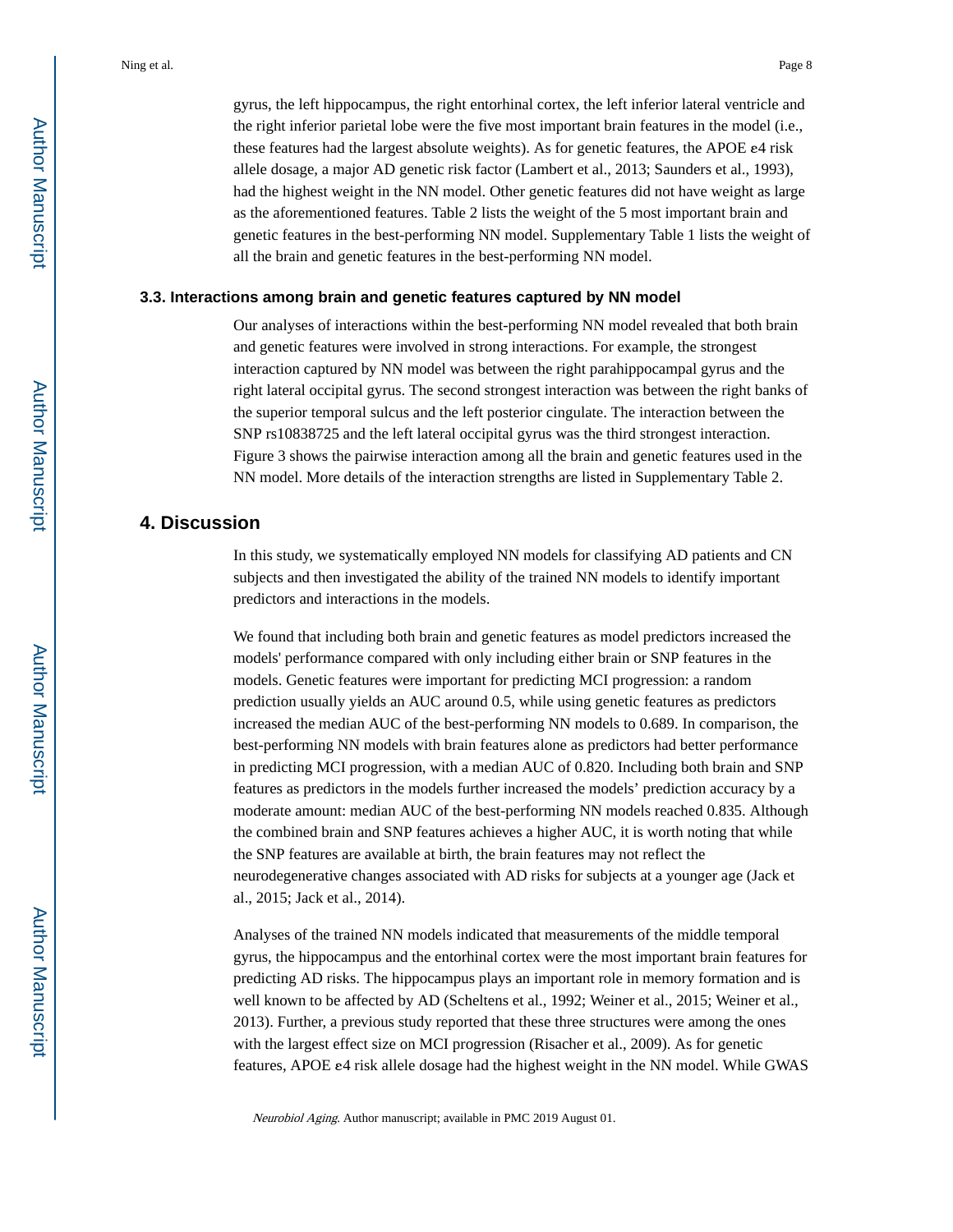had identified other genetic loci significantly associated with AD risks (Lambert et al., 2013), the weights of those features were lower than those of the aforementioned brain features in the model.

While the NN model performed significantly better than the LR model (p-value  $\leq$ 2e-16), the performance increase is modest. The median AUC of the best-performing LR model was 0.824, while median AUC of the best-performing NN model was 0.835. Over all, the interaction effects were subtle compared to the additive effects. However, this modest performance increase, which is likely a result of the NN modeling interactions among predictors, provides evidence that there do exist interactions among the brain and genetic features. Beyond building the NN models for classification and prediction, there is important knowledge about disease pathophysiology to be gained in studying the interactions within them. Existing NN models of AD risk have all been treated as a black-box and not further investigated. For the first time in the field of imaging genetics, we use very recently developed NN analysis techniques to investigate the NN models and identify the important interactions among the brain and genetic features in affecting AD risk.

Our novel analysis of the trained NN model revealed three strong interactions of AD risk factors, each of which are biologically plausible, provide insight into the pathophysiology of AD, and warrant further study. First, the NN identified a strong interaction between the right parahippocampal gyrus and the right lateral occipital gyrus. A relevant finding was reported by Sommer et al. (Sommer et al., 2005), who observed correlated activity in the occipital and the parahippocampal cortex during encoding and the resulting memory trace. We would therefore expect AD patients to have aberrant connectivity between these two regions, either structurally or functionally as measured by diffusion weighted MRI or functional MRI. Second, the NN identified an interaction between the right banks of the superior temporal sulcus and the left posterior cingulate. The posterior cingulate cortex is a central part of the default mode network in the brain and is known to have prominent projections to the superior temporal sulcus (Leech and Sharp, 2014). Third, the NN found an interaction between the SNP rs10838725 and the left lateral occipital gyrus. Recent evidence suggests that the functional gene of this SNP with respect to AD is the SPI1 gene, which plays a role in myeloid cell function (Huang et al., 2017). Neuroinflammation in AD, which is mediated by myeloid cells, is known to occur in the occipital cortex (Kreisl et al., 2013). The mechanism of interactions among such brain and genetic features require further study.

Our study has some limitations. First, there are different ways to define MCI progression versus non-progression. Longer follow-up time may allow us to observe more MCI patients progressing to AD. The models' accuracy in predicting MCI progression may change when different definitions of progression are used and when observations from longer follow-up are used. Second, as more GWAS are carried out, our understanding of the SNPs and genes associated with AD will get updated. Therefore, the importance score of the predictors and the predictor interactions should be interpreted with that in mind and would need further validation. Third, since NN models have more parameters than LR models, more data points are needed to train the NN models (Geman et al., 1992). It is possible that with a larger sample size, NN may have a more significant advantage compared to LR models. Also, our findings on the important predictors and interactions among predictors may get refined and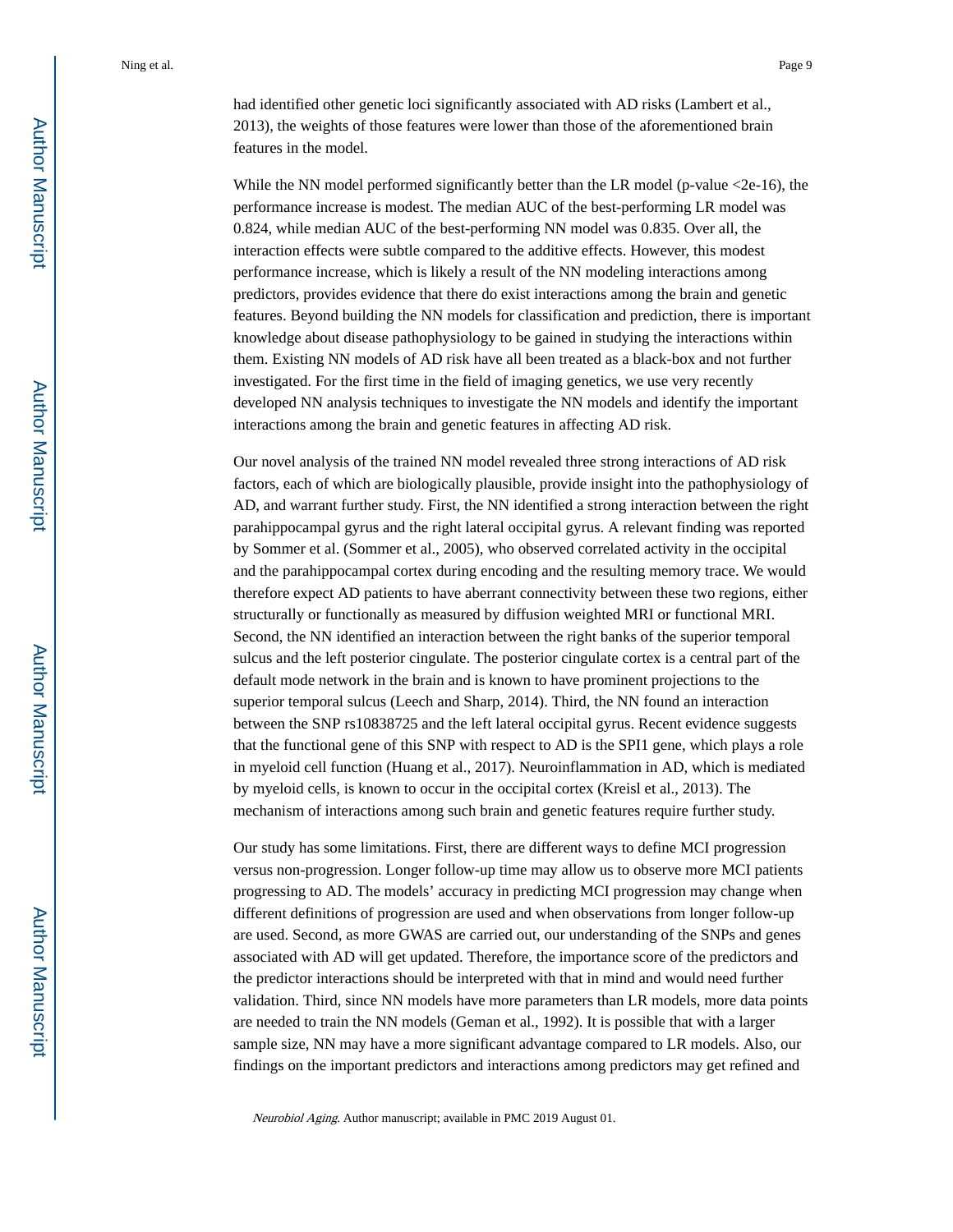updated as the sample size increases. Fourth, the NN models with different structures may have different performance. In our analyses, we used a structure with two hidden layers and a direct connection between the input layer and the output layer. As a comparison, in the previous studies using NN models for classifying AD, only two hidden layers were used, and no direct connection was built between the input layer and the output layer (Aguilar et al., 2013; Sankari and Adeli, 2011). Finally, interpreting NN models remains an open research topic. Our definition of important predictors and interactions was based on derivatives of the log likelihood of disease risk, while alternative definitions (Gevrey et al., 2003; Olden et al., 2004; Tsang et al., 2017; Zeiler and Fergus, 2014) may reveal other insights into the model.

To summarize, we trained NN models for classifying AD and CN subjects, yielding models with good performance on the task of classifying and predicting AD. Our novel analyses of the trained NN models led to findings of important brain and genetic features and interactions among them that affect AD risk, which can guide future research on AD etiology. Our approach of training and investigating NN models can be particularly valuable for understanding etiology of diseases that have multiple, interacting risk factors.

# **Supplementary Material**

Refer to Web version on PubMed Central for supplementary material.

# **Acknowledgments**

This work was supported by grants P41EB015922, U54EB020406 and R01MH094343 of the National Institutes of Health.

Data collection and sharing for this project was funded by the Alzheimer's Disease Neuroimaging Initiative (ADNI) (National Institutes of Health Grant U01 AG024904) and DOD ADNI (Department of Defense award number W81XWH-12-2-0012). ADNI is funded by the National Institute on Aging, the National Institute of Biomedical Imaging and Bioengineering, and through generous contributions from the following: AbbVie, Alzheimer's Association; Alzheimer's Drug Discovery Foundation; Araclon Biotech; BioClinica, Inc.; Biogen; Bristol-Myers Squibb Company; CereSpir, Inc.; Cogstate; Eisai Inc.; Elan Pharmaceuticals, Inc.; Eli Lilly and Company; EuroImmun; F. Hoffmann-La Roche Ltd and its affiliated company Genentech, Inc.; Fujirebio; GE Healthcare; IXICO Ltd.; Janssen Alzheimer Immunotherapy Research & Development, LLC.; Johnson & Johnson Pharmaceutical Research & Development LLC.; Lumosity; Lundbeck; Merck & Co., Inc.; Meso Scale Diagnostics, LLC.; NeuroRx Research; Neurotrack Technologies; Novartis Pharmaceuticals Corporation; Pfizer Inc.; Piramal Imaging; Servier; Takeda Pharmaceutical Company; and Transition Therapeutics. The Canadian Institutes of Health Research is providing funds to support ADNI clinical sites in Canada. Private sector contributions are facilitated by the Foundation for the National Institutes of Health ([www.fnih.org\)](http://www.fnih.org). The grantee organization is the Northern California Institute for Research and Education, and the study is coordinated by the Alzheimer's Therapeutic Research Institute at the University of Southern California. ADNI data are disseminated by the Laboratory for Neuro Imaging at the University of Southern California.

# **References**

- Aguilar C, Westman E, Muehlboeck JS, Mecocci P, Vellas B, Tsolaki M, Kloszewska I, Soininen H, Lovestone S, Spenger C, Simmons A, Wahlund LO. Different multivariate techniques for automated classification of MRI data in Alzheimer's disease and mild cognitive impairment. Psychiatry Res. 2013; 212(2):89–98. [PubMed: 23541334]
- Da X, Toledo JB, Zee J, Wolk DA, Xie SX, Ou Y, Shacklett A, Parmpi P, Shaw L, Trojanowski JQ, Davatzikos C, Alzheimer's Neuroimaging, I. Integration and relative value of biomarkers for prediction of MCI to AD progression: spatial patterns of brain atrophy, cognitive scores, APOE genotype and CSF biomarkers. Neuroimage Clin. 2014; 4:164–173. [PubMed: 24371799]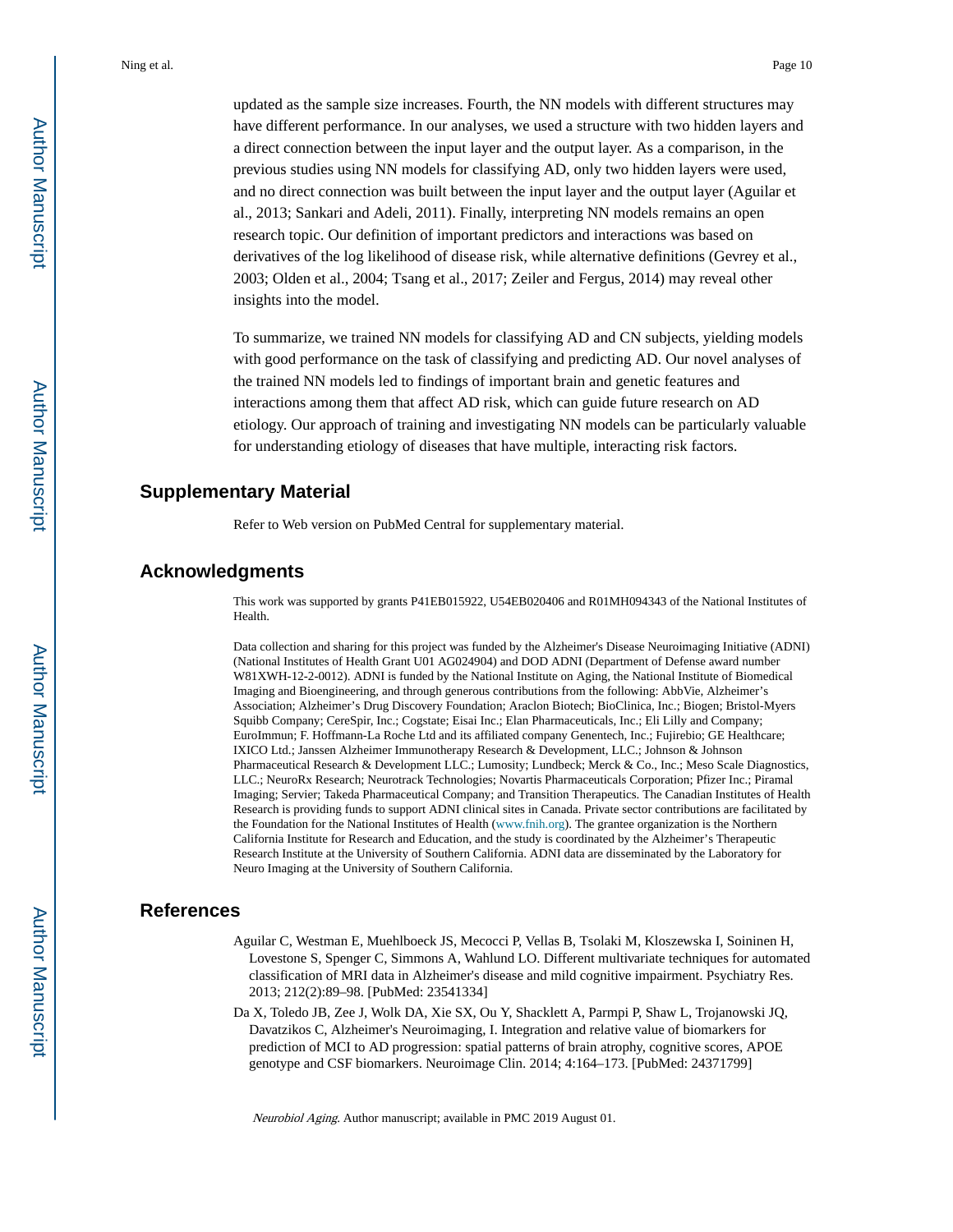- Davatzikos C, Bhatt P, Shaw LM, Batmanghelich KN, Trojanowski JQ. Prediction of MCI to AD conversion, via MRI, CSF biomarkers, and pattern classification. Neurobiology of aging. 2011; 32(12):2322, e2319–2327.
- Davatzikos C, Xu F, An Y, Fan Y, Resnick SM. Longitudinal progression of Alzheimer's-like patterns of atrophy in normal older adults: the SPARE-AD index. Brain. 2009; 132(Pt 8):2026–2035. [PubMed: 19416949]
- Delbeuck X, Van der Linden M, Collette F. Alzheimer's disease as a disconnection syndrome? Neuropsychol Rev. 2003; 13(2):79–92. [PubMed: 12887040]
- Desikan RS, Cabral HJ, Hess CP, Dillon WP, Glastonbury CM, Weiner MW, Schmansky NJ, Greve DN, Salat DH, Buckner RL, Fischl B, Alzheimer's Disease Neuroimaging, I. Automated MRI measures identify individuals with mild cognitive impairment and Alzheimer's disease. Brain. 2009; 132(Pt 8):2048–2057. [PubMed: 19460794]
- Ebbert MT, Ridge PG, Wilson AR, Sharp AR, Bailey M, Norton MC, Tschanz JT, Munger RG, Corcoran CD, Kauwe JS. Population-based analysis of Alzheimer's disease risk alleles implicates genetic interactions. Biol Psychiatry. 2014; 75(9):732–737. [PubMed: 23954108]
- Escott-Price V, Sims R, Bannister C, Harold D, Vronskaya M, Majounie E, Badarinarayan N, Gerad/ Perades, consortia I, Morgan K, Passmore P, Holmes C, Powell J, Brayne C, Gill M, Mead S, Goate A, Cruchaga C, Lambert JC, van Duijn C, Maier W, Ramirez A, Holmans P, Jones L, Hardy J, Seshadri S, Schellenberg GD, Amouyel P, Williams J. Common polygenic variation enhances risk prediction for Alzheimer's disease. Brain. 2015; 138(Pt 12):3673–3684. [PubMed: 26490334]
- Eskildsen SF, Coupe P, Fonov VS, Pruessner JC, Collins DL, Alzheimer's Disease Neuroimaging, I. Structural imaging biomarkers of Alzheimer's disease: predicting disease progression. Neurobiology of aging. 2015; 36(Suppl 1):S23–31. [PubMed: 25260851]
- Fischl B. FreeSurfer. Neuroimage. 2012; 62(2):774–781. [PubMed: 22248573]
- Geman S, Bienenstock E, Doursat R. Neural networks and the bias/variance dilemma. Neural computation. 1992
- Gevrey M, Dimopoulos I, Lek S. Review and comparison of methods to study the contribution of variables in artificial neural network models. Ecological modelling. 2003; 160(3):249–264.
- Gunther F, Wawro N, Bammann K. Neural networks for modeling gene-gene interactions in association studies. BMC Genet. 2009; 10:87. [PubMed: 20030838]
- He K, Zhang X, Ren S, Sun J. Deep Residual Learning for Image Recognition. arXiv:1512.03385. 2015
- Hinton GE, Salakhutdinov RR. Reducing the dimensionality of data with neural networks. Science. 2006; 313(5786):504–507. [PubMed: 16873662]
- Howie B, Marchini J, Stephens M. Genotype imputation with thousands of genomes. G3 (Bethesda). 2011; 1(6):457–470. [PubMed: 22384356]
- Howie BN, Donnelly P, Marchini J. A flexible and accurate genotype imputation method for the next generation of genome-wide association studies. PLoS Genet. 2009; 5(6):e1000529. [PubMed: 19543373]
- Huang KL, Marcora E, Pimenova AA, Di Narzo AF, Kapoor M, Jin SC, Harari O, Bertelsen S, Fairfax BP, Czajkowski J, Chouraki V, Grenier-Boley B, Bellenguez C, Deming Y, McKenzie A, Raj T, Renton AE, Budde J, Smith A, Fitzpatrick A, Bis JC, DeStefano A, Adams HHH, Ikram MA, van der Lee S, Del-Aguila JL, Fernandez MV, Ibanez L, International Genomics of Alzheimer's, P., Alzheimer's Disease Neuroimaging, I. Sims R, Escott-Price V, Mayeux R, Haines JL, Farrer LA, Pericak-Vance MA, Lambert JC, van Duijn C, Launer L, Seshadri S, Williams J, Amouyel P, Schellenberg GD, Zhang B, Borecki I, Kauwe JSK, Cruchaga C, Hao K, Goate AM. A common haplotype lowers PU.1 expression in myeloid cells and delays onset of Alzheimer's disease. Nat Neurosci. 2017; 20(8):1052–1061. [PubMed: 28628103]
- Jack CR Jr, Wiste HJ, Weigand SD, Knopman DS, Vemuri P, Mielke MM, Lowe V, Senjem ML, Gunter JL, Machulda MM, Gregg BE, Pankratz VS, Rocca WA, Petersen RC. Age, Sex, and APOE epsilon4 Effects on Memory, Brain Structure, and beta-Amyloid Across the Adult Life Span. JAMA Neurol. 2015; 72(5):511–519. [PubMed: 25775353]
- Jack CR Jr, Wiste HJ, Weigand SD, Rocca WA, Knopman DS, Mielke MM, Lowe VJ, Senjem ML, Gunter JL, Preboske GM, Pankratz VS, Vemuri P, Petersen RC. Age-specific population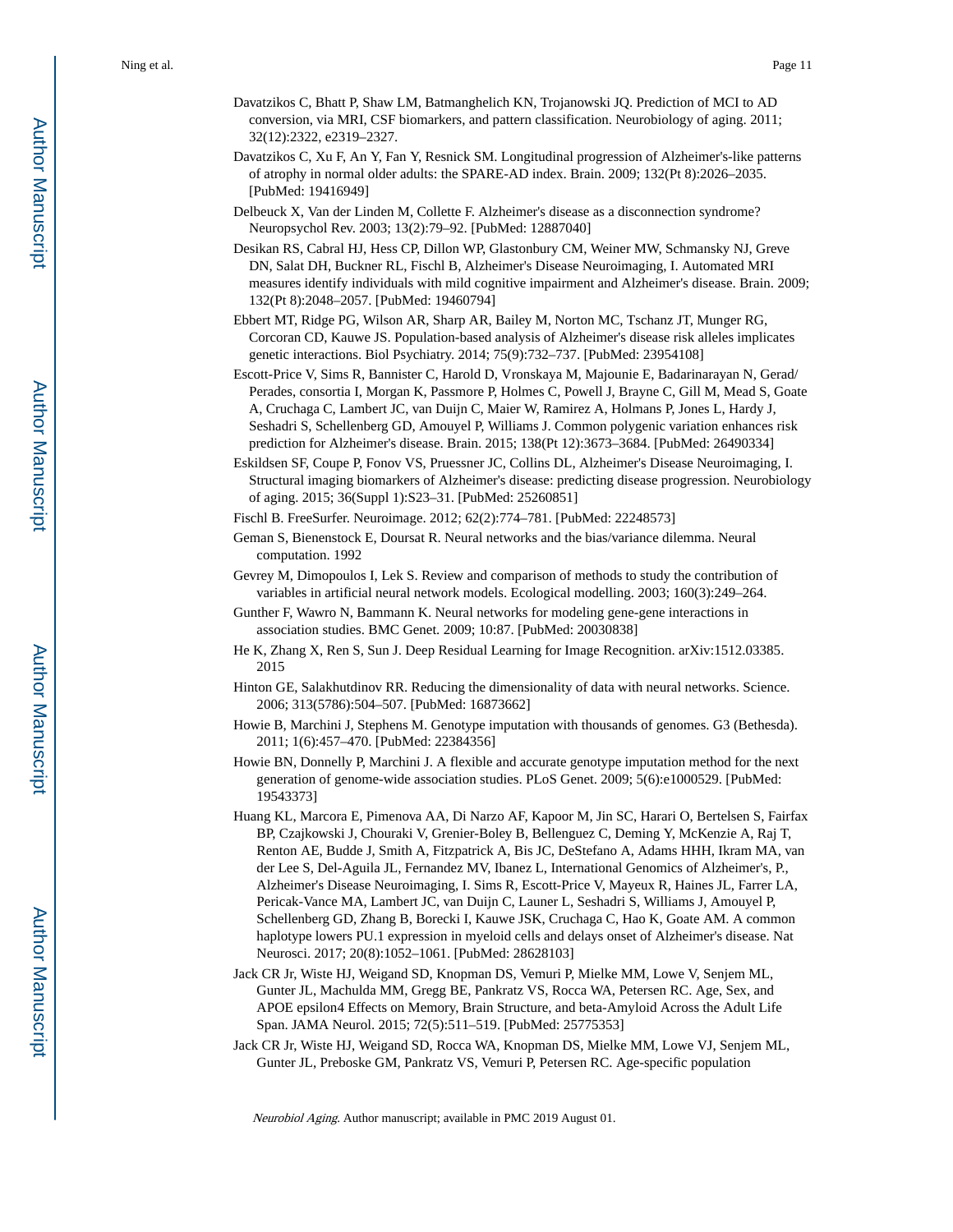frequencies of cerebral betaamyloidosis and neurodegeneration among people with normal cognitive function aged 50–89 years: a cross-sectional study. Lancet Neurol. 2014; 13(10):997– 1005. [PubMed: 25201514]

- Kong D, Giovanello KS, Wang Y, Lin W, Lee E, Fan Y, Murali Doraiswamy P, Zhu H. Predicting Alzheimer's Disease Using Combined Imaging-Whole Genome SNP Data. J Alzheimers Dis. 2015; 46(3):695–702. [PubMed: 25869783]
- Kreisl WC, Lyoo CH, McGwier M, Snow J, Jenko KJ, Kimura N, Corona W, Morse CL, Zoghbi SS, Pike VW, McMahon FJ, Turner RS, Innis RB, Biomarkers Consortium, P.E.T.R.P.T. In vivo radioligand binding to translocator protein correlates with severity of Alzheimer's disease. Brain. 2013; 136(Pt 7):2228–2238. [PubMed: 23775979]
- Krizhevsky A, Sutskever I, Hinton GE. Imagenet classification with deep convolutional neural networks. 2012
- Lambert JC, Ibrahim-Verbaas CA, Harold D, Naj AC, Sims R, Bellenguez C, DeStafano AL, Bis JC, Beecham GW, Grenier-Boley B, Russo G, Thorton-Wells TA, Jones N, Smith AV, Chouraki V, Thomas C, Ikram MA, Zelenika D, Vardarajan BN, Kamatani Y, Lin CF, Gerrish A, Schmidt H, Kunkle B, Dunstan ML, Ruiz A, Bihoreau MT, Choi SH, Reitz C, Pasquier F, Cruchaga C, Craig D, Amin N, Berr C, Lopez OL, De Jager PL, Deramecourt V, Johnston JA, Evans D, Lovestone S, Letenneur L, Moron FJ, Rubinsztein DC, Eiriksdottir G, Sleegers K, Goate AM, Fievet N, Huentelman MW, Gill M, Brown K, Kamboh MI, Keller L, Barberger-Gateau P, McGuiness B, Larson EB, Green R, Myers AJ, Dufouil C, Todd S, Wallon D, Love S, Rogaeva E, Gallacher J, St George-Hyslop P, Clarimon J, Lleo A, Bayer A, Tsuang DW, Yu L, Tsolaki M, Bossu P, Spalletta G, Proitsi P, Collinge J, Sorbi S, Sanchez-Garcia F, Fox NC, Hardy J, Deniz Naranjo MC, Bosco P, Clarke R, Brayne C, Galimberti D, Mancuso M, Matthews F, European Alzheimer's Disease, I., Genetic, Environmental Risk in Alzheimer's, D., Alzheimer's Disease Genetic, C., Cohorts for, H., Aging Research in Genomic, E. Moebus S, Mecocci P, Del Zompo M, Maier W, Hampel H, Pilotto A, Bullido M, Panza F, Caffarra P, Nacmias B, Gilbert JR, Mayhaus M, Lannefelt L, Hakonarson H, Pichler S, Carrasquillo MM, Ingelsson M, Beekly D, Alvarez V, Zou F, Valladares O, Younkin SG, Coto E, Hamilton-Nelson KL, Gu W, Razquin C, Pastor P, Mateo I, Owen MJ, Faber KM, Jonsson PV, Combarros O, O'Donovan MC, Cantwell LB, Soininen H, Blacker D, Mead S, Mosley TH Jr, Bennett DA, Harris TB, Fratiglioni L, Holmes C, de Bruijn RF, Passmore P, Montine TJ, Bettens K, Rotter JI, Brice A, Morgan K, Foroud TM, Kukull WA, Hannequin D, Powell JF, Nalls MA, Ritchie K, Lunetta KL, Kauwe JS, Boerwinkle E, Riemenschneider M, Boada M, Hiltuenen M, Martin ER, Schmidt R, Rujescu D, Wang LS, Dartigues JF, Mayeux R, Tzourio C, Hofman A, Nothen MM, Graff C, Psaty BM, Jones L, Haines JL, Holmans PA, Lathrop M, Pericak-Vance MA, Launer LJ, Farrer LA, van Duijn CM, Van Broeckhoven C, Moskvina V, Seshadri S, Williams J, Schellenberg GD, Amouyel P. Meta-analysis of 74,046 individuals identifies 11 new susceptibility loci for Alzheimer's disease. Nat Genet. 2013; 45(12):1452–1458. [PubMed: 24162737]
- LeCun Y, Bengio Y, Hinton G. Deep learning. Nature. 2015; 521(7553):436–444. [PubMed: 26017442]
- Leech R, Sharp DJ. The role of the posterior cingulate cortex in cognition and disease. Brain. 2014; 137(Pt 1):12–32. [PubMed: 23869106]
- Liu X, Tosun D, Weiner MW, Schuff N, Alzheimer's Disease Neuroimaging, I. Locally linear embedding (LLE) for MRI based Alzheimer's disease classification. Neuroimage. 2013; 83:148– 157. [PubMed: 23792982]
- Miriam Hartig DT-S. Sky Raptentsetsang, Alix Simonson, Adam Mezher, Norbert Schuff, Michael Weiner, 2014. UCSF FreeSurfer Methods.
- Montembeault M, Rouleau I, Provost JS, Brambati SM, Alzheimer's Disease Neuroimaging, I. Altered Gray Matter Structural Covariance Networks in Early Stages of Alzheimer's Disease. Cereb Cortex. 2016; 26(6):2650–2662. [PubMed: 25994962]
- Olden JD, Joy MK, Death RG. An accurate comparison of methods for quantifying variable importance in artificial neural networks using simulated data. Ecological Modelling. 2004; 178(3– 4):389–397.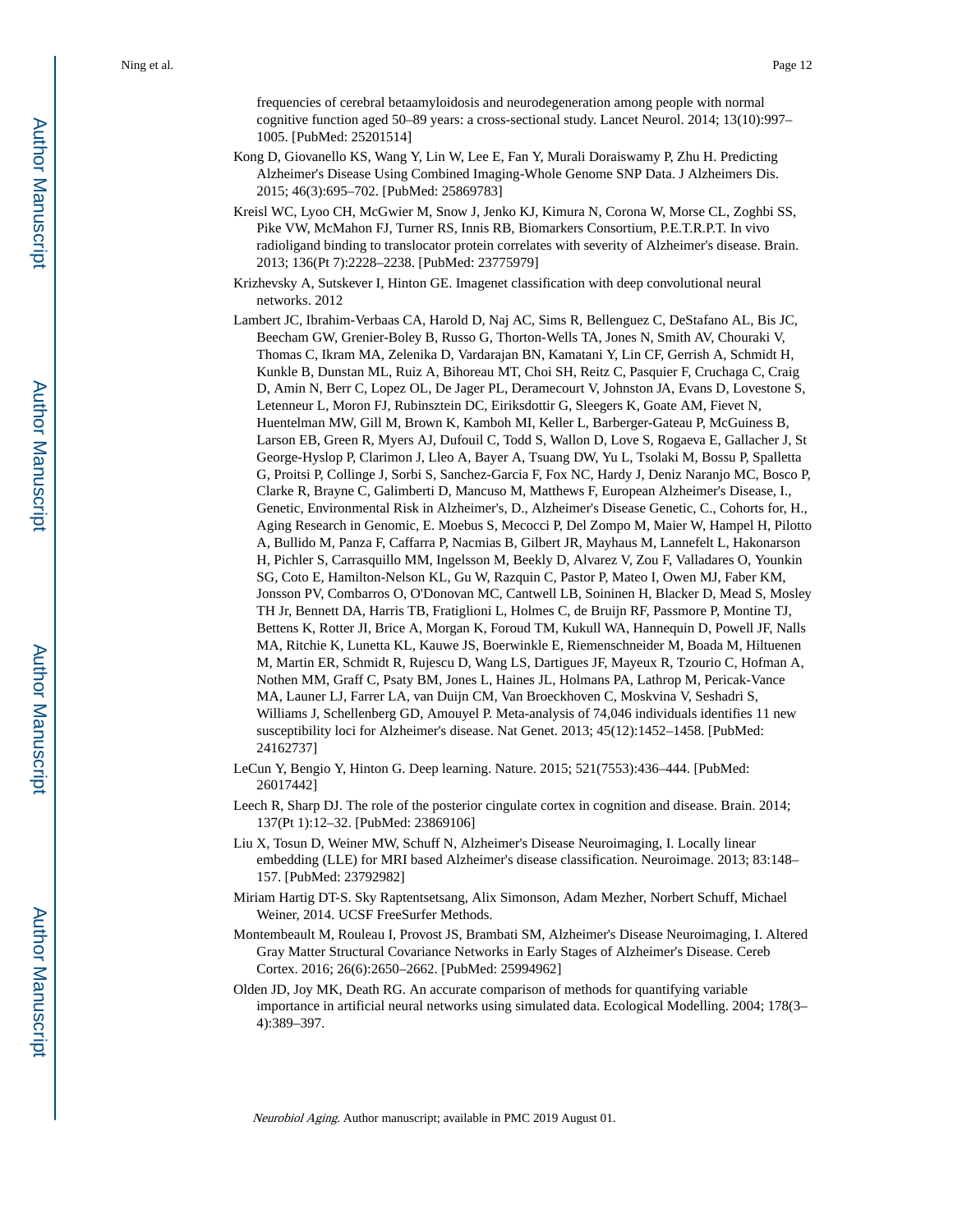- Orru G, Pettersson-Yeo W, Marquand AF, Sartori G, Mechelli A. Using Support Vector Machine to identify imaging biomarkers of neurological and psychiatric disease: a critical review. Neurosci Biobehav Rev. 2012; 36(4):1140–1152. [PubMed: 22305994]
- Petersen RC, Aisen PS, Beckett LA, Donohue MC, Gamst AC, Harvey DJ, Jack CR Jr, Jagust WJ, Shaw LM, Toga AW, Trojanowski JQ, Weiner MW. Alzheimer's Disease Neuroimaging Initiative (ADNI): clinical characterization. Neurology. 2010; 74(3):201–209. [PubMed: 20042704]
- Ribeiro, MT., Singh, S., Guestrin, C. Why should i trust you?: Explaining the predictions of any classifier; Proceedings of the 22nd ACM SIGKDD International Conference on Knowledge Discovery and Data Mining; 2016. p. 1135-1144.
- Ripley, BD. Pattern recognition and neural networks. Cambridge university press; 1996.
- Risacher SL, Saykin AJ, West JD, Shen L, Firpi HA, McDonald BC, Alzheimer's Disease Neuroimaging, I. Baseline MRI predictors of conversion from MCI to probable AD in the ADNI cohort. Curr Alzheimer Res. 2009; 6(4):347–361. [PubMed: 19689234]
- Sankari Z, Adeli H. Probabilistic neural networks for diagnosis of Alzheimer's disease using conventional and wavelet coherence. J Neurosci Methods. 2011; 197(1):165–170. [PubMed: 21310177]
- Saunders AM, Strittmatter WJ, Schmechel D, George-Hyslop PH, Pericak-Vance MA, Joo SH, Rosi BL, Gusella JF, Crapper-MacLachlan DR, Alberts MJ, et al. Association of apolipoprotein E allele epsilon 4 with late-onset familial and sporadic Alzheimer's disease. Neurology. 1993; 43(8):1467– 1472. [PubMed: 8350998]
- Scheltens P, Leys D, Barkhof F, Huglo D, Weinstein HC, Vermersch P, Kuiper M, Steinling M, Wolters EC, Valk J. Atrophy of medial temporal lobes on MRI in "probable" Alzheimer's disease and normal ageing: diagnostic value and neuropsychological correlates. J Neurol Neurosurg Psychiatry. 1992; 55(10):967–972. [PubMed: 1431963]
- Silver D, Huang A, Maddison CJ, Guez A, Sifre L, van den Driessche G, Schrittwieser J, Antonoglou I, Panneershelvam V, Lanctot M, Dieleman S, Grewe D, Nham J, Kalchbrenner N, Sutskever I, Lillicrap T, Leach M, Kavukcuoglu K, Graepel T, Hassabis D. Mastering the game of Go with deep neural networks and tree search. Nature. 2016; 529(7587):484–489. [PubMed: 26819042]
- Sommer T, Rose M, Weiller C, Buchel C. Contributions of occipital, parietal and parahippocampal cortex to encoding of object-location associations. Neuropsychologia. 2005; 43(5):732–743. [PubMed: 15721186]
- Sundararajan M, Taly A, Yan Q. Axiomatic attribution for deep networks. arXiv:1703.01365. 2017
- Tibshirani R. Regression shrinkage and selection via the lasso. Journal of the Royal Statistical Society. Series B. 1996; 58(1):267–288.
- Tsang M, Cheng D, Liu Y. Detecting Statistical Interactions from Neural Network Weights. arXiv: 1705.04977. 2017
- Vedaldi A, Lenc K. MatConvNet: Convolutional neural networks for MATLAB. Proceeding of the ACM Int. Conf. on Multimedia. 2015
- Weiner MW, Veitch DP, Aisen PS, Beckett LA, Cairns NJ, Cedarbaum J, Green RC, Harvey D, Jack CR, Jagust W, Luthman J, Morris JC, Petersen RC, Saykin AJ, Shaw L, Shen L, Schwarz A, Toga AW, Trojanowski JQ, Alzheimer's Disease Neuroimaging, I. 2014 Update of the Alzheimer's Disease Neuroimaging Initiative: A review of papers published since its inception. Alzheimers Dement. 2015; 11(6):e1–120. [PubMed: 26073027]
- Weiner MW, Veitch DP, Aisen PS, Beckett LA, Cairns NJ, Green RC, Harvey D, Jack CR, Jagust W, Liu E, Morris JC, Petersen RC, Saykin AJ, Schmidt ME, Shaw L, Shen L, Siuciak JA, Soares H, Toga AW, Trojanowski JQ, Alzheimer's Disease Neuroimaging, I. The Alzheimer's Disease Neuroimaging Initiative: a review of papers published since its inception. Alzheimers Dement. 2013; 9(5):e111–194. [PubMed: 23932184]
- Wolz R, Julkunen V, Koikkalainen J, Niskanen E, Zhang DP, Rueckert D, Soininen H, Lotjonen J, Alzheimer's Disease Neuroimaging, I. Multi-method analysis of MRI images in early diagnostics of Alzheimer's disease. PLoS One. 2011; 6(10):e25446. [PubMed: 22022397]
- Young J, Modat M, Cardoso MJ, Mendelson A, Cash D, Ourselin S, Alzheimer's Disease Neuroimaging, I. Accurate multimodal probabilistic prediction of conversion to Alzheimer's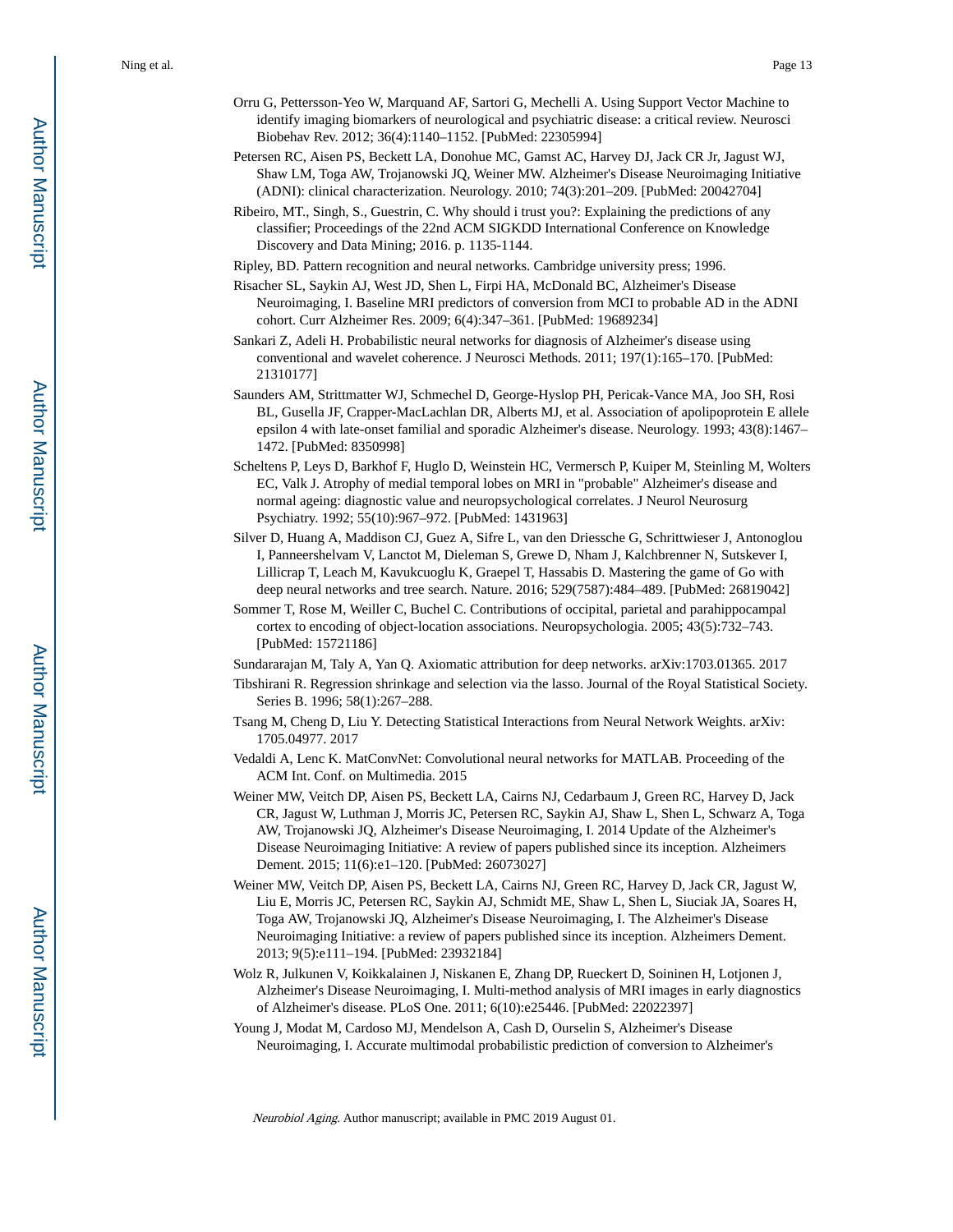disease in patients with mild cognitive impairment. Neuroimage Clin. 2013; 2:735–745. [PubMed: 24179825]

Zeiler MD, Fergus R. Visualizing and understanding convolutional networks. European conference on computer vision. 2014:818–833.

Zhang Z, Huang H, Shen D, Alzheimer's Disease Neuroimaging, I. Integrative analysis of multidimensional imaging genomics data for Alzheimer's disease prediction. Front Aging Neurosci. 2014; 6:260. [PubMed: 25368574]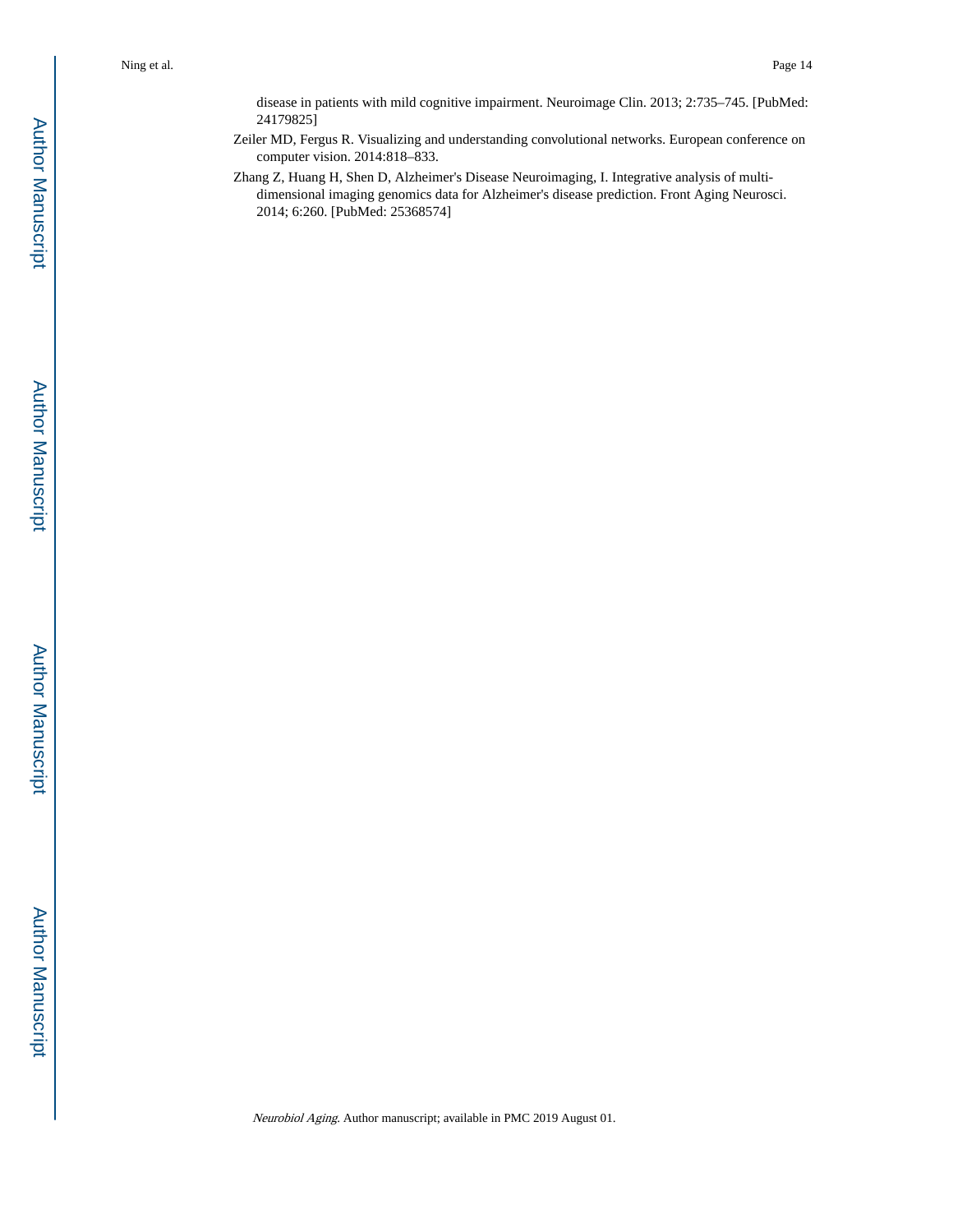# **Highlights**

Neural networks perform well in classifying AD and predicting MCI progression.

Combining brain and genetic data is optimal for classification and prediction of AD.

Analyzing neural networks reveals important features and feature interactions.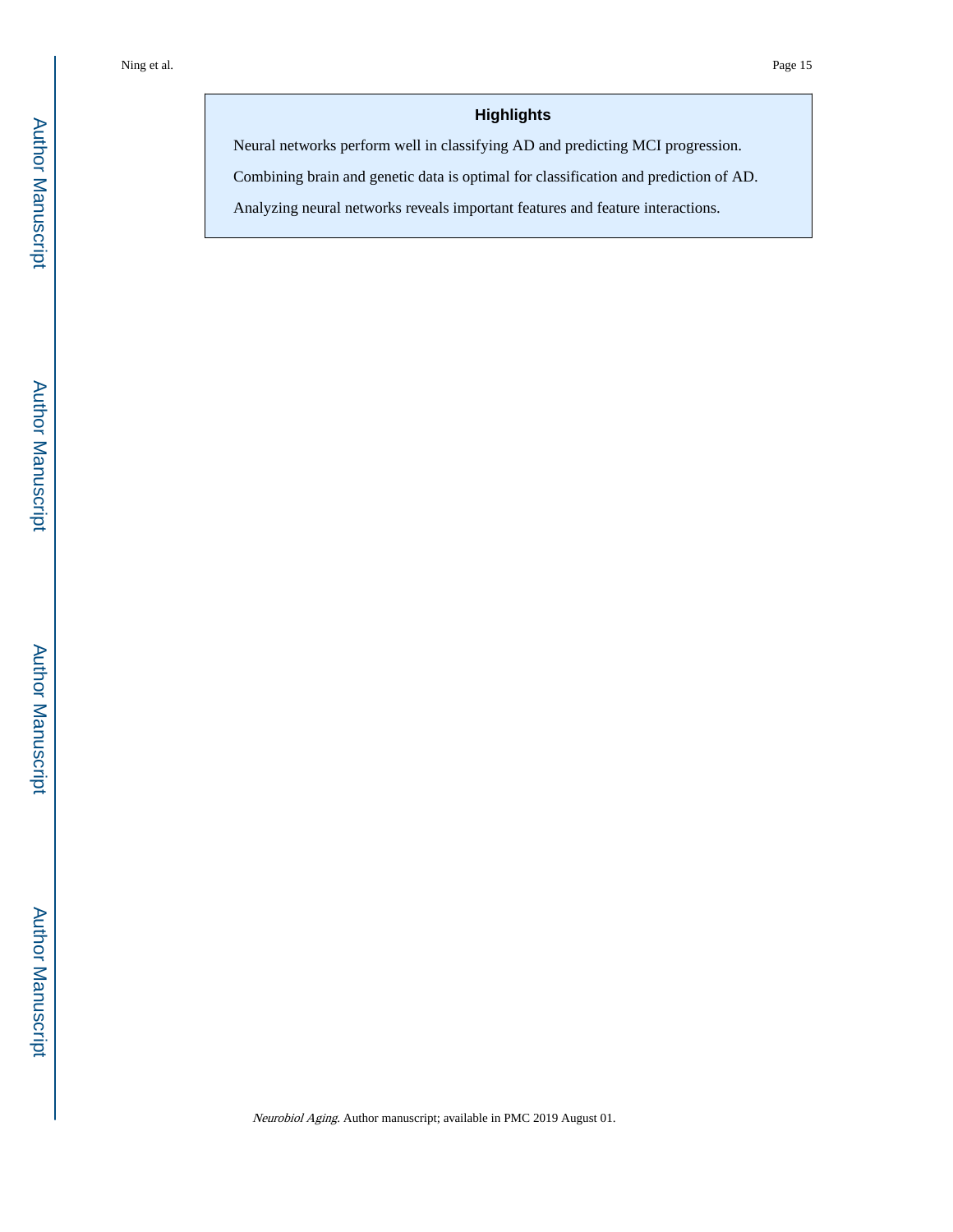

#### **Figure 1.**

Structure of neural network model with two hidden layers. Neurons in the input layer holds the brain and SNP features, neurons in the second and third layers allowed interactions among the features in the first layer, and the output layer contains a single neuron that represents the disease risk. Adjacent layers are fully connected. All neurons in the input layer are connected directly to the output layer.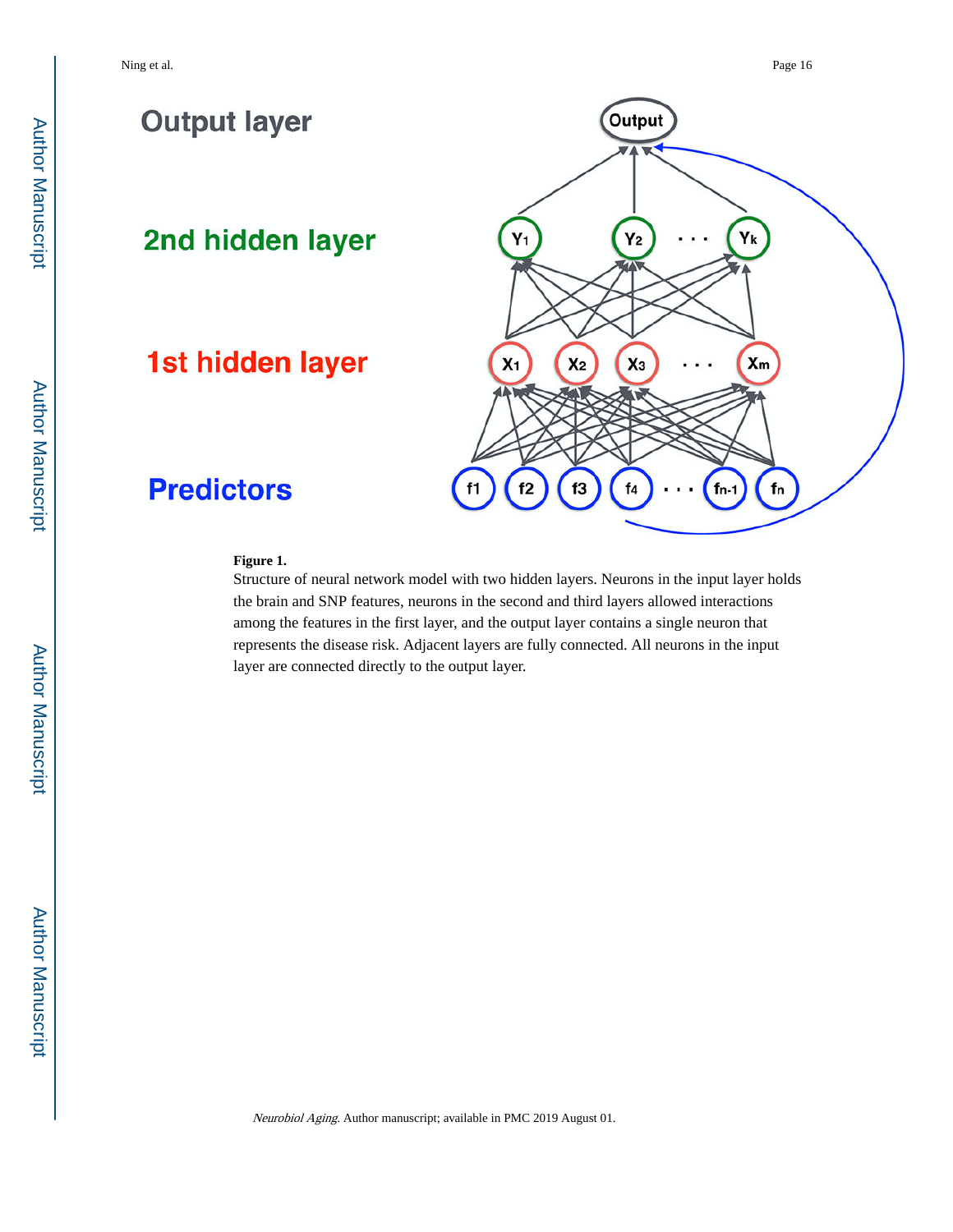

## **Figure 2.**

Accuracy (measured as area under the receiver operating characteristic curves, or AUC) of the best-performing neural network and logistic regression models in predicting progression from mild cognitive impairment to Alzheimer's disease. Three types of models are compared: 1) models with only SNP feature predictors; 2) models with only brain feature predictors; 3) models with both SNP and brain feature predictors.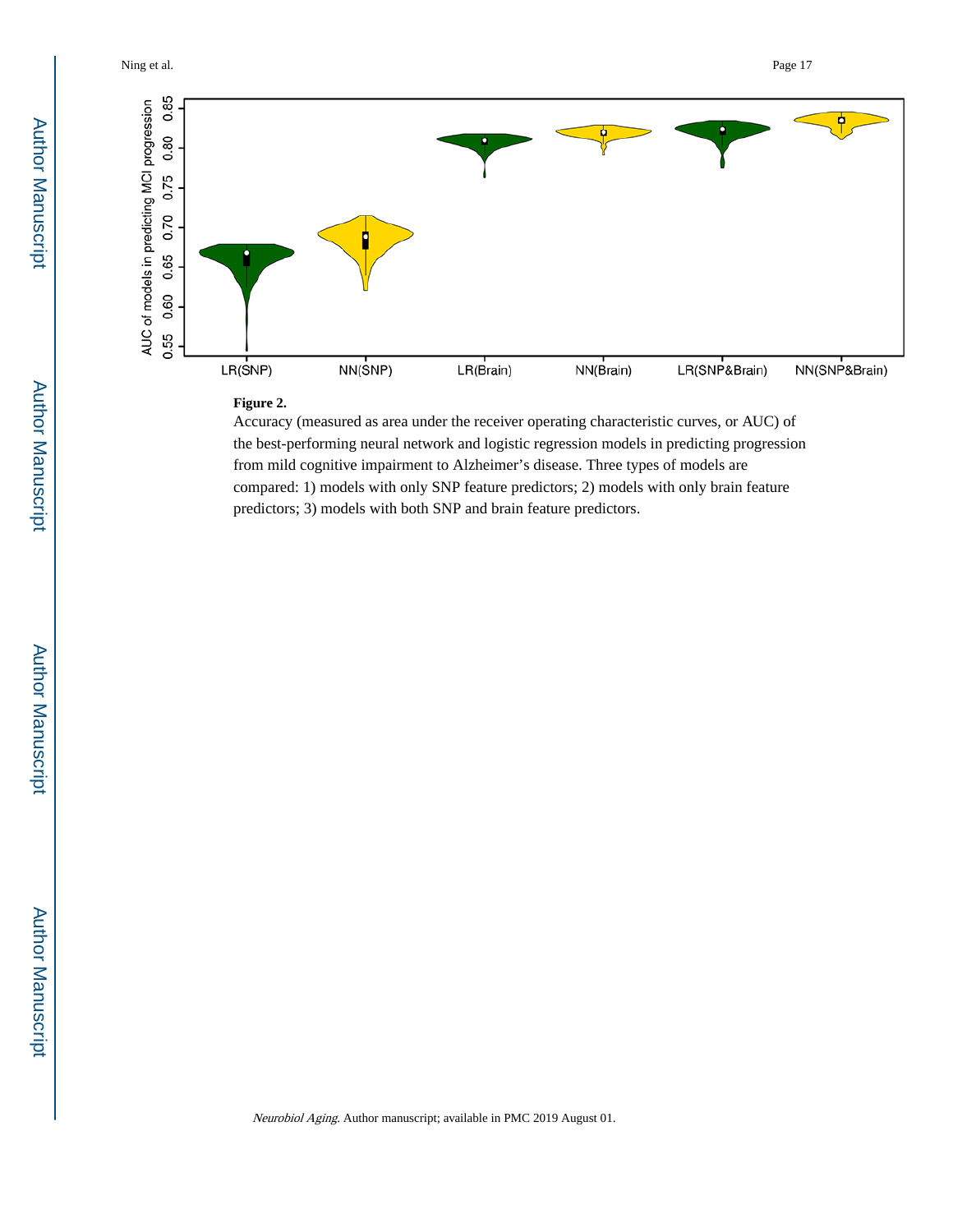

#### **Figure 3.**

Strength of pairwise interactions among all the brain and genetic features used in the neural network model. The gene labels of the SNPs are based on the labels reported by Lambert et al. (Lambert et al., 2013).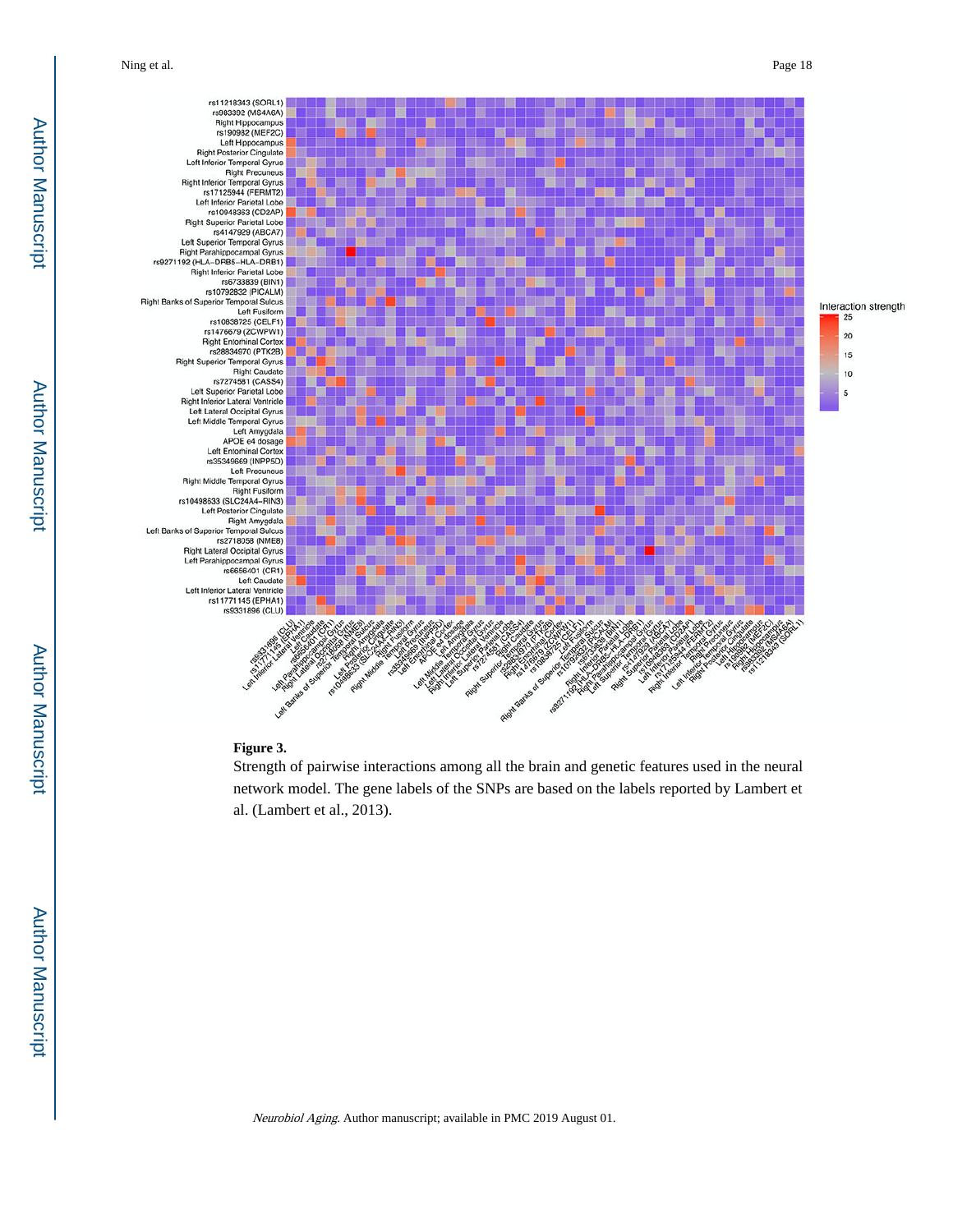# **Table 1**

Demographic characteristics of Alzheimer's disease, mild cognitive impairment, and healthy control subjects.

| <b>Diagnostic</b>                | <b>Number</b> | <b>Female</b> Male | $Age (median/min-max)$ |
|----------------------------------|---------------|--------------------|------------------------|
| <b>Cognitively Normal</b>        | 225           | 113 112            | 74156-901              |
| <b>Alzheimer's Disease</b>       | 138           | 60178              | 75156-911              |
| <b>Mild Cognitive Impairment</b> | 358           | 148210             | 73[55-88]              |